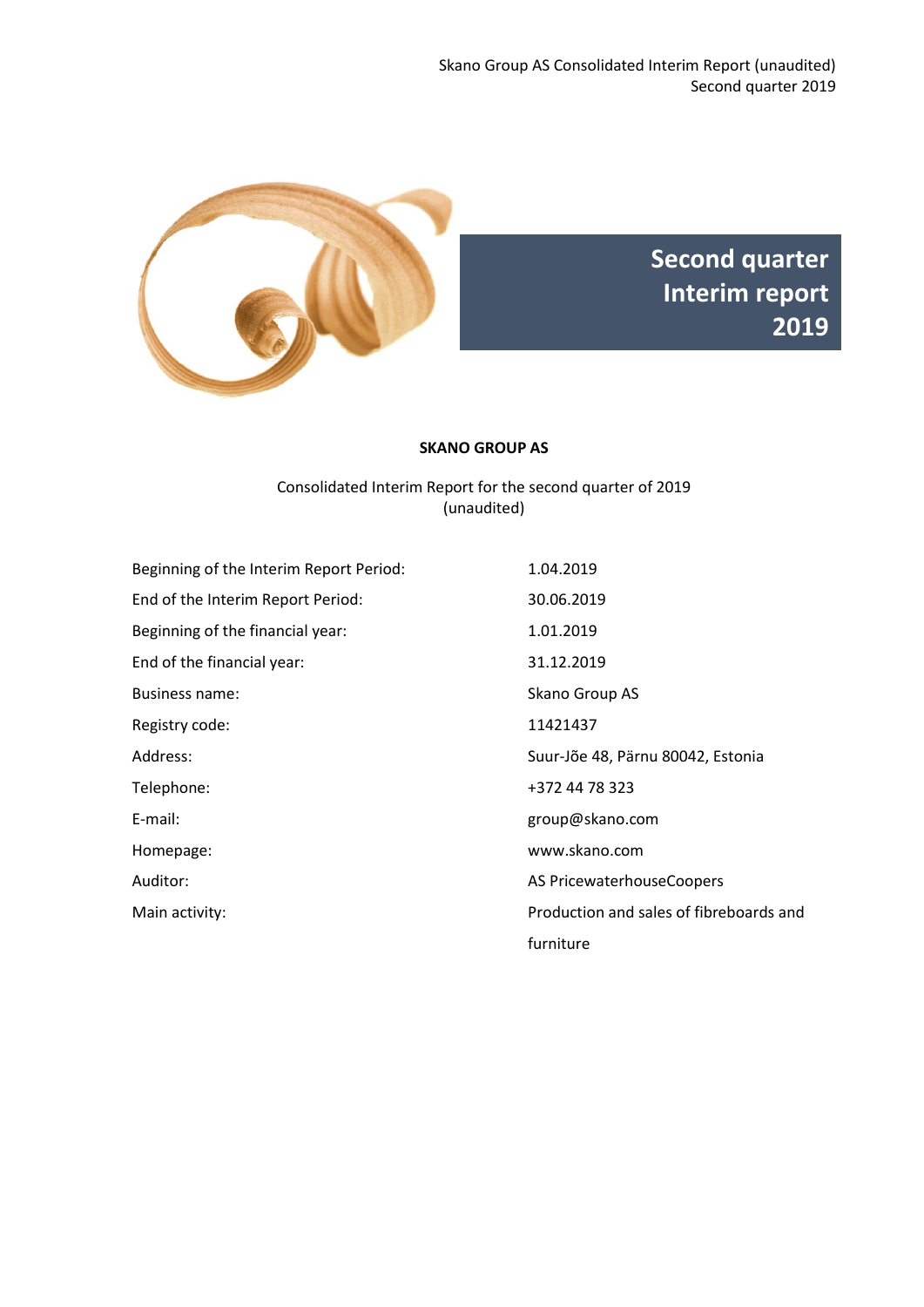# **CONTENTS**

| CONSOLIDATED STATEMENT OF PROFIT OR LOSS AND OTHER COMPREHENSIVE INCOME 12          |  |
|-------------------------------------------------------------------------------------|--|
|                                                                                     |  |
|                                                                                     |  |
|                                                                                     |  |
|                                                                                     |  |
|                                                                                     |  |
|                                                                                     |  |
|                                                                                     |  |
|                                                                                     |  |
|                                                                                     |  |
|                                                                                     |  |
|                                                                                     |  |
| NOTE 8 FINANCIAL ASSETS AT FAIR VALUE THROUGH PROFIT OR LOSS AND AVAILABLE-FOR-SALE |  |
|                                                                                     |  |
|                                                                                     |  |
|                                                                                     |  |
|                                                                                     |  |
|                                                                                     |  |
|                                                                                     |  |
|                                                                                     |  |
|                                                                                     |  |
|                                                                                     |  |
|                                                                                     |  |
|                                                                                     |  |
|                                                                                     |  |
|                                                                                     |  |
|                                                                                     |  |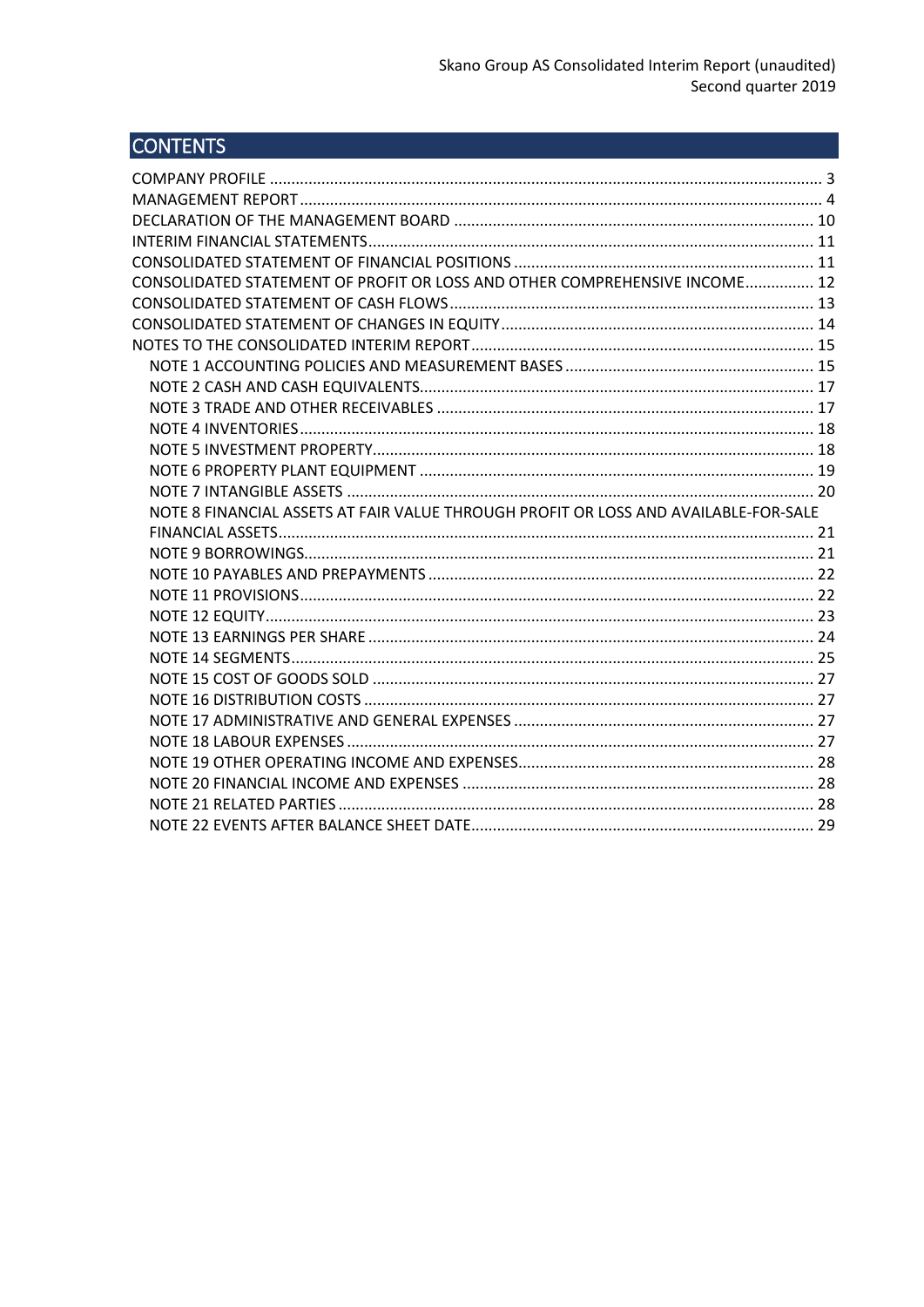## <span id="page-2-0"></span>COMPANY PROFILE

Skano Group AS main activity is production and sale of building materials and furniture, retail trade of furniture and household furnishing. Skano Group AS is a holding company of subsidiaries Skano Fibreboard OÜ and Skano Furniture Factory OÜ, herewith in turn Skano Fibreboard OÜ owns a subsidiary Suomen Tuulileijona OY and Skano Furniture Factory OÜ owns a subsidiary Skano Furniture OÜ. The Group consisting of the following companies, all 100% owned:

| <b>Subsidiary</b>          | Location  | <b>Activity</b>                                      |
|----------------------------|-----------|------------------------------------------------------|
| Skano Fibreboard OÜ        | Estonia   | Production and sales                                 |
| Suomen Tuulileijona OY     | Finland   | Sales                                                |
| Skano Furniture Factory OU | Estonia   | Production and sales                                 |
| Skano Furniture OÜ         | Estonia   | Retail                                               |
| SIA Skano                  | Latvia    | Retail                                               |
| <b>UAB Skano LT</b>        | Lithuania | Retail                                               |
| Skano Property OÜ          | Estonia   | Rental and operating of own or<br>leased real estate |

Skano Fibreboard OÜ produces and distributes softboard products for use in many different applications, the main categories being within construction (insulation, soundproofing, and interior finishing panels for walls and ceilings) and industry (packaging, door cores, expansion joint filler, pin and notice boards, acoustic reduction, cake boards, firelighters). Suomen Tuulileijona OY is the marketing company for Skano's fibreboard products in Finland.

Skano Furniture Factory OÜ produces original, premium price level home furniture made of timber. Skano Furniture OÜ consists of a furniture retail store chain operating in Estonia, Latvia and Lithuania.

The principal markets of the company are Finland, Russia, and the Baltics.

The shares of Skano Group AS are listed on the Nasdaq Tallinn Stock Exchange secondary list.

As at 30.06.2019 the Group employed 195 people (30.06.2018: 214 people).

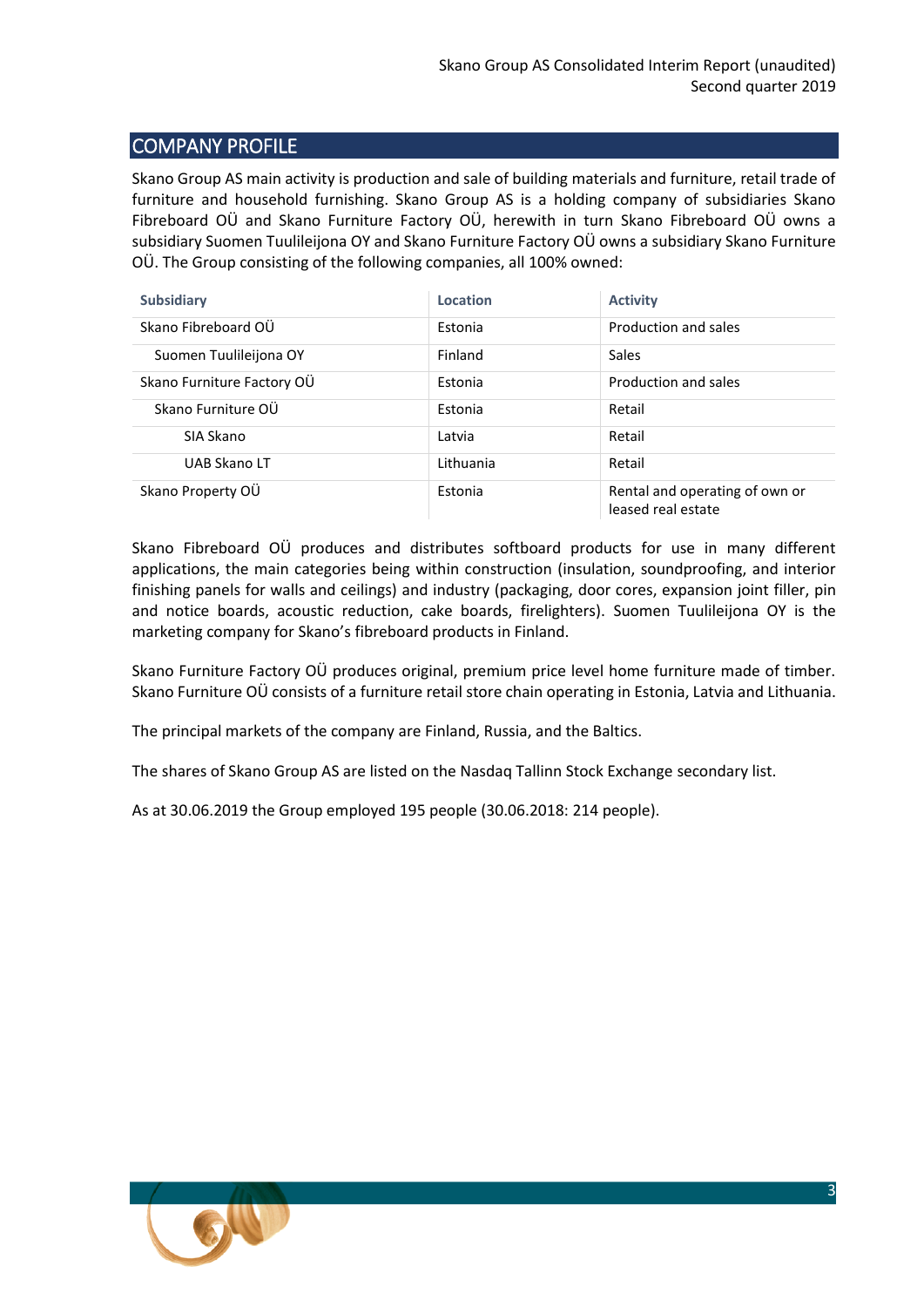## <span id="page-3-0"></span>MANAGEMENT REPORT

#### SKANO GROUP AS UNAUDITED RESULTS FOR SECOND QUARTER OF 2019

Consolidated net sales for Q2 2019 were € 3.88 million, being a 2% decrease compared to the same period in 2018. Fibreboard sales increased with 2%, driven mainly by new customers in EU and increased sales to existing customers in the emerging markets. Furniture wholesale sales dropped by 19%, of which the main reason was the reduced demand experienced in Russia, Finland and Western Europe. The reduced demand in Russia is still caused by declining consumer confidence, affecting purchasing behaviour due to geopolitical reasons. Furniture retail sales were up 9%, mainly due to more active marketing campaign activities in all Baltic shops.

Skano Group recorded EBITDA of negative € 67 thousand for Q2 2019 (vs positive € 237 thousand Q2 2018). Fibreboard gross margin was negatively influenced by production problems caused by change in the product portfolio mix from our new customers, as well as reduction of inventory, which led to gross margin being 15% in Q2 (2018 Q2: 23%). Furniture wholesale profitability was also negatively influenced by the reduction of finished goods inventory level during Q2 2019 compared to Q2 2018. Furniture retail gross margin was 32% for Q2 2019 being slightly lower compared to 37% for Q2 2018. Net loss for Q2 2019 was € 300 thousand (Q2 2018: loss of € 14 thousand).

#### DIVISIONAL REVIEW

#### REVENUE BY BUSINESS SEGMENTS

|                                  | $\epsilon$ thousand |         | $\epsilon$ thousand |         |
|----------------------------------|---------------------|---------|---------------------|---------|
|                                  | Q2 2019             | Q2 2018 | 6M 2019             | 6M 2018 |
| Fibreboards production and sales | 3,013               | 2,957   | 5,906               | 5,679   |
| Furniture production and sales   | 632                 | 778     | 1,350               | 1,578   |
| Furniture retail                 | 468                 | 430     | 861                 | 762     |
| Group transactions               | (225)               | (215)   | (400)               | (359)   |
| <b>TOTAL</b>                     | 3,888               | 3,949   | 7,717               | 7,660   |

#### PROFIT BY BUSINESS SEGMENTS

| $\epsilon$ thousand                | Q2 2019 | Q2 2018 | 6M 2019 | 6M 2018 |
|------------------------------------|---------|---------|---------|---------|
| <b>EBITDA by business units:</b>   |         |         |         |         |
| Fibreboards production and sales   | (10)    | 170     | (8)     | 206     |
| Furniture production and wholesale | (96)    | 78      | (164)   | 45      |
| Furniture retail                   | (16)    | (11)    | (38)    | (30)    |
| Group transactions                 | 38      | (0)     | 67      | (8)     |
| <b>TOTAL EBITDA</b>                | (67)    | 237     | (143)   | 213     |
| Depreciation                       | 162     | 182     | 339     | 373     |
| <b>TOTAL OPERATING PROFIT/LOSS</b> | (230)   | 55      | (482)   | (160)   |
| Net financial costs                | 70      | 69      | 141     | 135     |
| <b>NET PROFIT/LOSS</b>             | (300)   | (14)    | (623)   | (295)   |

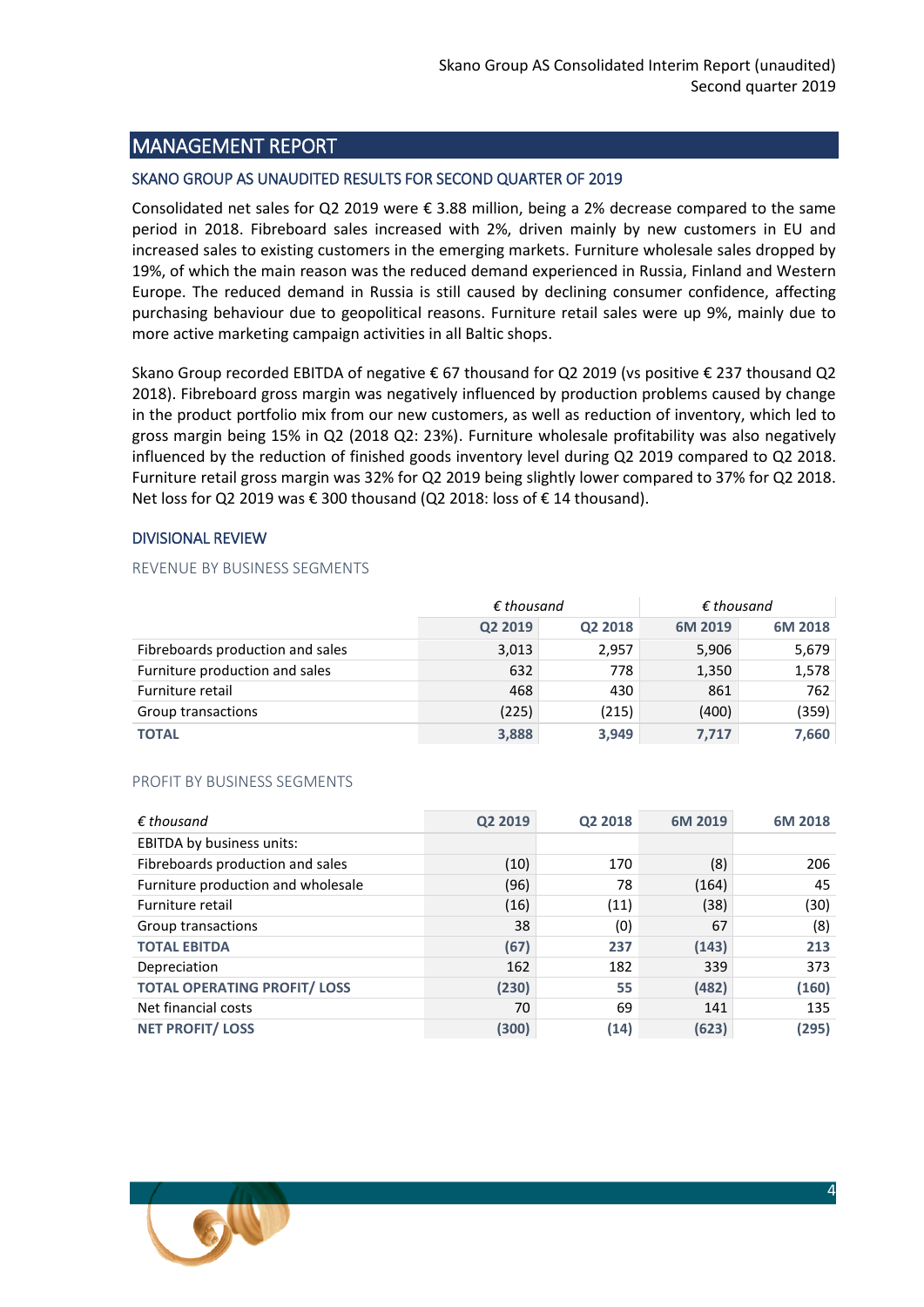#### SKANO FIBREBOARD

Fibreboard sales in Q2 2019 were € 3.01 million, which is 2% more than same period in 2018 (2018: € 2.96 million). We sold our products to customers in 29 countries during Q2 2019. We recorded sales increase in emerging markets in Asia and Africa while also continuing sales to recently found customers in EU. Finland, our largest market, continued to experience sales decline despite Skano keeping its market share within soft density fibreboard, thus reflecting the growth of other materials for use in the construction sector. Gross margin was negatively influenced by production problems caused by change in the product portfolio mix from our new customers, as well as reduction of inventory, which led to gross margin being 15% in Q2 (2018 Q2: 23%). Fixed costs were however € 44 thousand less in 2019 Q2 compared to 2018 Q2. EBITDA ending up being negative € -10 thousand for Q2 2019 (Q2 2018 EBITDA was positive  $\epsilon$  170 thousand).

#### FIBREBOARD SALES BY GEOGRAPHICAL SEGMENTS

|                | $\epsilon$ thousand |         | $\epsilon$ thousand |         |
|----------------|---------------------|---------|---------------------|---------|
|                | Q2 2019             | Q2 2018 | 6M 2019             | 6M 2018 |
| European Union | 2,236               | 2,165   | 4,329               | 4,363   |
| Russia         | 425                 | 423     | 753                 | 721     |
| Africa         | 156                 | 33      | 298                 | 75      |
| Asia           | 80                  | 120     | 243                 | 157     |
| Other          | 77                  | 116     | 157                 | 190     |
| Middle East    | 40                  | 100     | 126                 | 173     |
| <b>TOTAL</b>   | 3,013               | 2,957   | 5,906               | 5,680   |

#### SKANO FURNITURE FACTORY: FURNITURE PRODUCTION AND WHOLESALE

Furniture wholesale sales in Q2 2019 were € 632 thousand, 19% down on same period last year (Q2 2018: € 778 thousand). The main reason for this decline in sales was due to the reduced demand experienced in Russia, where our two distributors still face declining consumer confidence due to geopolitical reasons. Also our Finnish distributor continued his downsizing of his operations in Finland. Skano assumed the Finnish distributor's EU customers at the start of this year, which has resulted in somewhat neutralizing sales decline from other regions. Sales to our own Baltic retail chain was similar to last year's level.

Direct production cost in Q2 2019 were € 563 thousand (being 89% of sales), which is € 146 thousand less compared to Q2 2018 (Direct production cost in Q2 2018 €708 thousand, being 91% of sales). We continued during Q2 2019 to look for subcontractors for some of our early stage production, thus enabling us to reduce our production staffing and costing for furniture components. This process is ongoing and should result in us reducing our production cost further, while optimising the buying in of semi-finished products, which should improve profitability. Furniture wholesale profitability was also negatively influenced by the reduction of finished goods inventory level during Q2 2019 compared to Q2 2018.

However, the reduced sales and reduction of inventory levels led to EBITDA for furniture wholesale for Q2 2019 being negative € 96 thousand (Q2 2018 EBITDA was positive € 78 thousand).

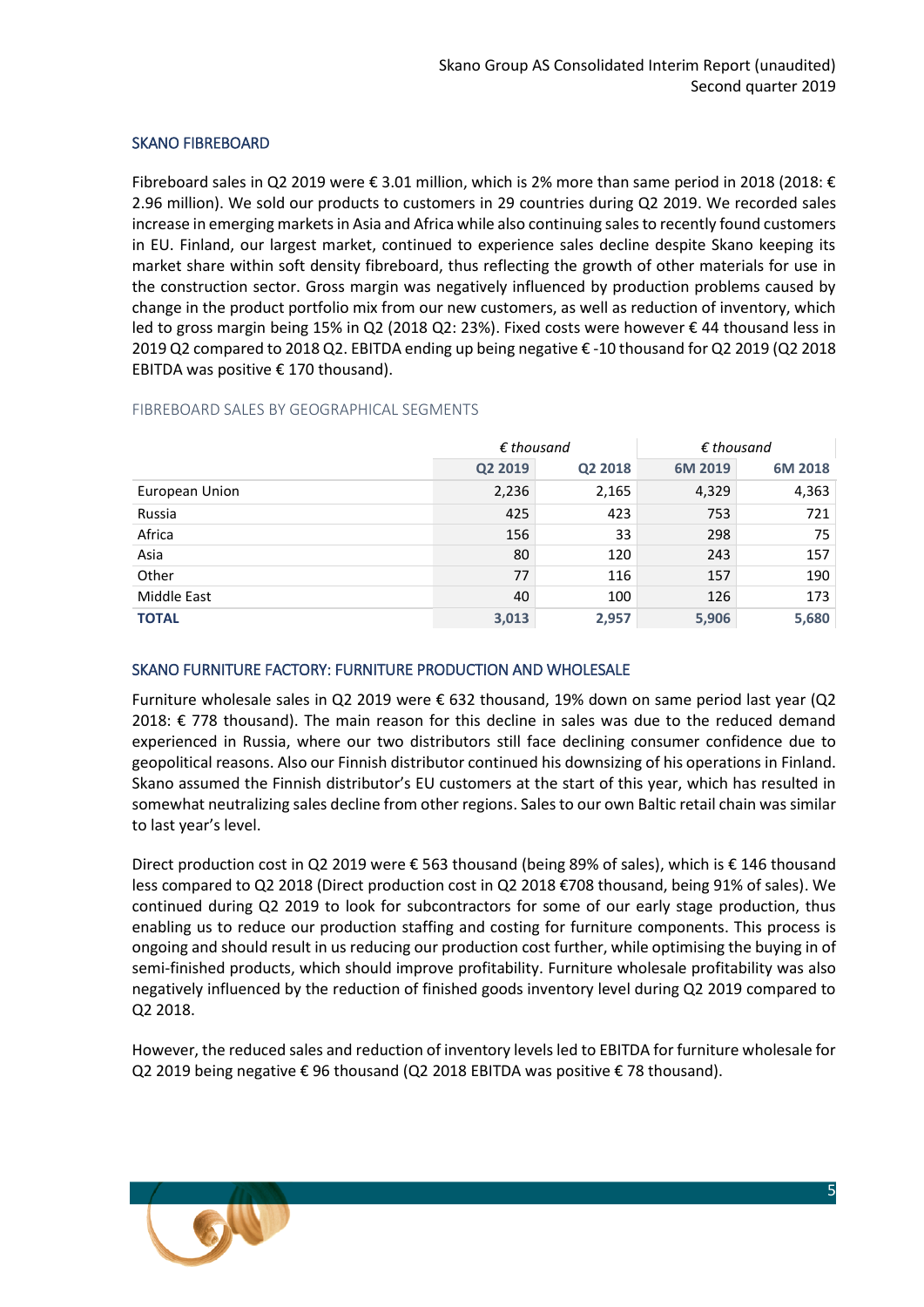|                 | $\epsilon$ thousand |         | $\epsilon$ thousand |         |  |
|-----------------|---------------------|---------|---------------------|---------|--|
|                 | Q2 2019             | Q2 2018 | 6M 2019             | 6M 2018 |  |
| Russia          | 204                 | 277     | 457                 | 638     |  |
| Finland         | 97                  | 213     | 298                 | 448     |  |
| Skano Retail    | 211                 | 213     | 384                 | 354     |  |
| Other countries | 120                 | 75      | 211                 | 139     |  |
| <b>TOTAL</b>    | 632                 | 778     | 1,350               | 1,578   |  |

#### FURNITURE WHOLESALE SALES BY COUNTRIES

#### SKANO FURNITURE: RETAIL SALES

Furniture retail sales in Q2 2019 were € 468 thousand, up 9% (2018 Q2 € 430 thousand) from same period last year. The sales increase was driven mainly due to well performing marketing campaign in all Baltic shops. However, the marketing campaign had decreasing effect on Gross Margin, leaving EBITDA for furniture retail for Q2 2019 to be negative  $\epsilon$  16 thousand (Q2 2018 EBITDA was negative  $\epsilon$ 10 thousand).

Total Furniture operations of Skano (wholesale and retail) EBITDA for 2019 Q2 were negative € 112 thousand (Q2 2018 EBITDA was positive € 67 thousand).

#### RETAIL SALES BY COUNTRIES

|              | $\epsilon$ thousand |                     | $\epsilon$ thousand |         | Number of stores |            |
|--------------|---------------------|---------------------|---------------------|---------|------------------|------------|
|              | Q2 2019             | Q <sub>2</sub> 2018 | 6M 2019             | 6M 2018 | 30.06.2019       | 30.06.2018 |
| Estonia      | 364                 | 263                 | 621                 | 467     |                  | 4          |
| Latvia       | 45                  | 65                  | 85                  | 139     |                  | $1\vert$   |
| Lithuania    | 59                  | 102                 | 155                 | 155     |                  | $1\,$      |
| <b>TOTAL</b> | 468                 | 430                 | 861                 | 762     |                  | 6          |

## STATEMENT OF FINANCIAL POSITION AND CASH FLOW STATEMENT

As of 30.06.2019 the total assets of Skano Group AS were € 10.1 million (30.06.2018: € 11.3 million). The liabilities of the company as of 30.06.2019 were  $\epsilon$  7.8 million (30.06.2018:  $\epsilon$  7.9 million), of which Skano has borrowings of € 4.7 million as at 30.06.2019 (30.06.2018: € 5.1 million).

Receivables and prepayments amounted to € 1.8 million as at 30.06.2019 (30.06.2018: € 1.7 million). Inventories were € 1.7 million as of 30.06.2019 (30.06.2018: € 2.6 million). Financial investments (i.e. Trigon Property Development shares) increased from  $\epsilon$  177 thousand as at 30.06.2018 to  $\epsilon$  400 thousand as at 30.06.2019. Property, plant, equipment and intangibles were € 5.9 million as of 30.06.2019 (€ 6.6 million as of 30.06.2018).

During 2019 6M, the Group's cash flows from operating activities totalled cash inflow of € 150 thousand (2018 6M: cash outflow € 61 thousand). Investment activities resulted in cash outflows in amount of € 31 thousand during 2019 6M, compared to outflows in amount € 18 thousand during 6M 2018. Financing activities also resulted in cash outflows of € 104 thousand during 6M 2019 (2018 6M: cash inflow € 59 thousand). Net cash effect during 2019 6M cash inflows of € 16 thousand, which compares favourable to 2018 6M cash outflows of € 20 thousand.

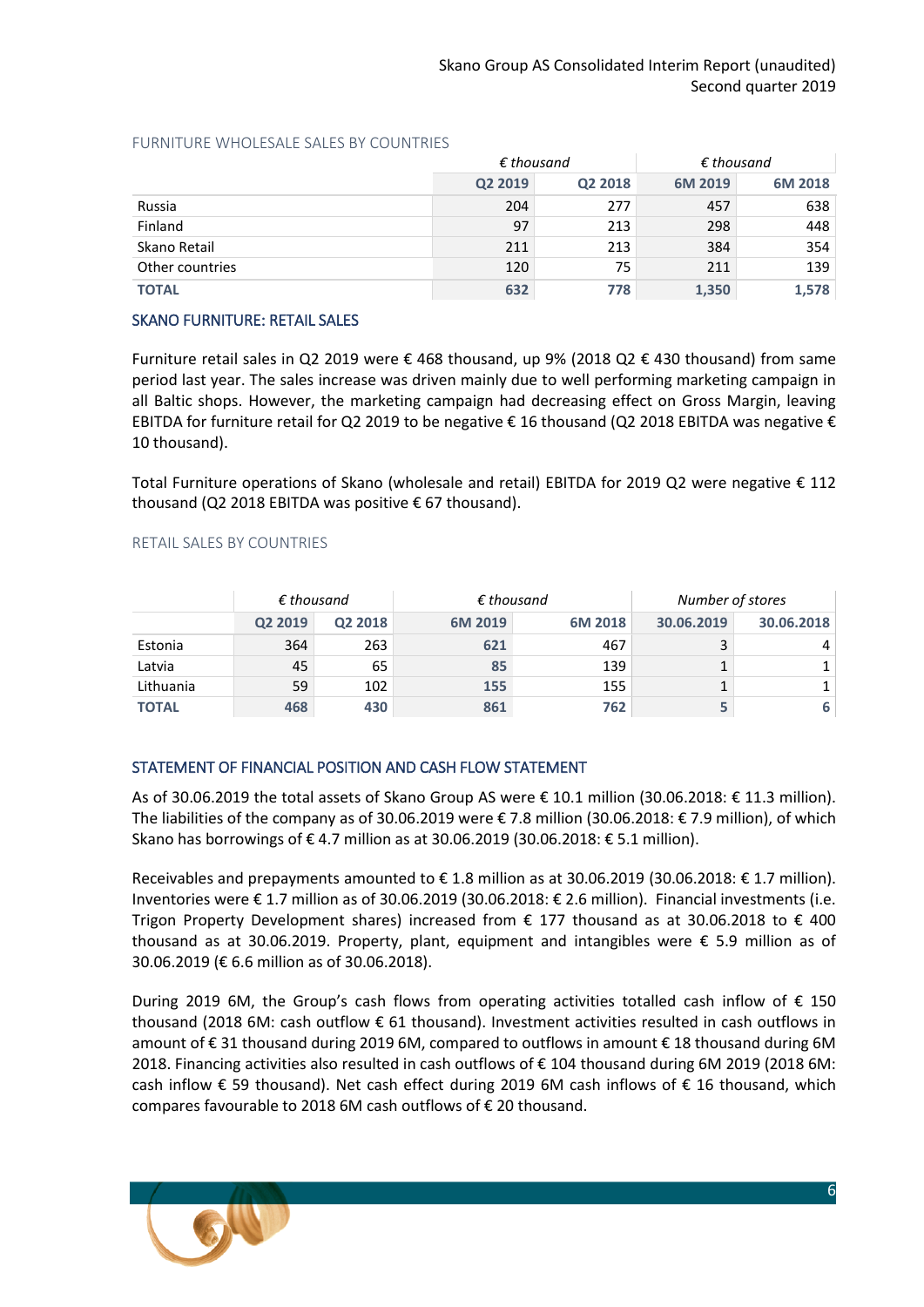#### **OUTLOOK**

#### SKANO FIBREBOARD

In Fibreboard, we are continuing to push for sales of our various applications which have more global reach than our traditional sales of windboards and insulation boards sold mainly in our traditional markets of Finland, Russia and Estonia. Our marketing activities are focusing on the positive aspects of using our boards, made from virgin woodchips from spruce, compared to competing synthetic materials. In addition more focus is being put to securing higher profitability of current product mix.

#### SKANO FURNITURE FACTORY

The deal signed, with effect from start of this year, with our Finnish distributor to take over their export customers in Europe has expanded our customer base and shows promising sales potential of our furniture. In addition, we expect improved product profitability as we continue with our production outsourcing while reducing our own production cost. The combination of these initiatives should bring improved sales development and improved profitability.

#### SKANO FURNITURE RETAIL SALES

In Furniture Retail, we see high competition causing some concerns to ongoing sales revenue. Management decided to end the Latvian and Lithuanian shop operations by closing during the coming months the respective shops in Riga and Vilnius, while also now implementing cost cuts in the retail administration in Estonia. These actions should result in improved profitability.

#### PEOPLE

On the 30th of June 2019, the Group employed 195 people (compared to 214 people as of 30.06.2018). The average number of personnel in Q2 2019 was 196 (Q2 2018: 210).

For six months of 2019, wages and salaries with taxes amounted to € 1.8 million (six months 2018: € 1.8 million). Payments made to management board members of all group companies including all subsidiaries with relevant taxes were € 110 thousand during 6M 2019 and € 187 thousand during 6M 2018.

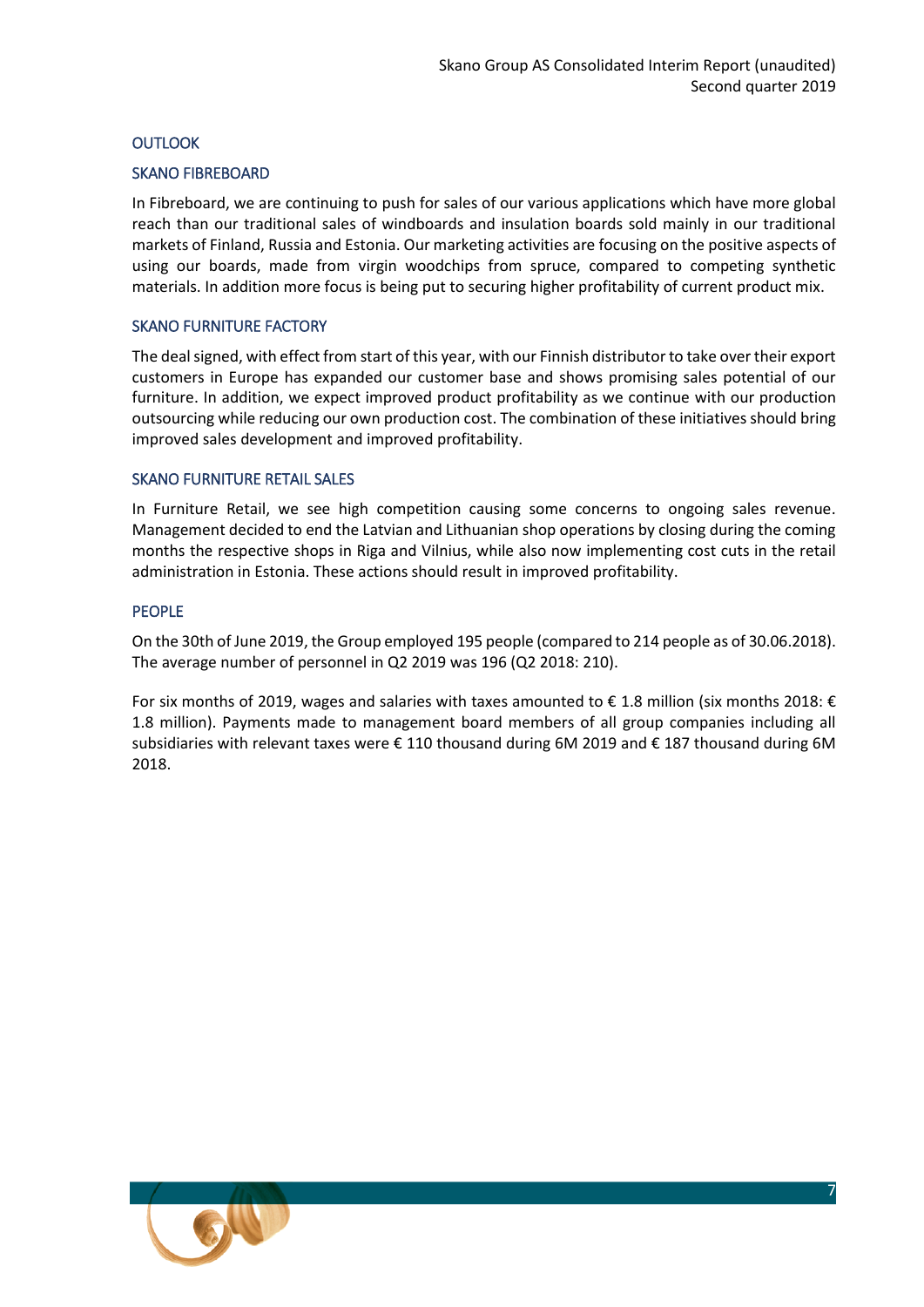#### FINANCIAL HIGHLIGHTS

| $\epsilon$ thousand  |         |         |         |         |
|----------------------|---------|---------|---------|---------|
| Income statement     | Q2 2019 | Q2 2018 | 6M 2019 | 6M 2018 |
| Revenue              | 3,888   | 3,949   | 7,717   | 7,660   |
| <b>EBITDA</b>        | (67)    | 237     | (143)   | 213     |
| <b>EBITDA</b> margin | (2%)    | 6%      | (2%)    | 3%      |
| Operating profit     | (230)   | 55      | (482)   | (160)   |
| Operating margin     | (6%)    | 1%      | (6%)    | (2%)    |
| Net profit           | (300)   | (14)    | (623)   | (295)   |
| Net margin           | (8%)    | (0%)    | (8%)    | (4%)    |

| <b>Statement of financial position</b> | 30.06.2019 | 31.12.2018 | 30.06.2018 | 31.12.2017 |
|----------------------------------------|------------|------------|------------|------------|
| Total assets                           | 10,051     | 10,307     | 11,331     | 10,937     |
| Return on assets                       | (3%)       | (0%)       | (5%)       | (3%)       |
| Equity                                 | 2,297      | 2,901      | 3,475      | 3,753      |
| Return on equity                       | (13%)      | (0%)       | (18%)      | (8%)       |
| Debt-to-equity ratio                   | 77%        | 72%        | 69%        | 66%        |

| <b>Share</b>                               | 30.06.2019 | 31.12.2018 | 30.06.2018 | 31.12.2017 |
|--------------------------------------------|------------|------------|------------|------------|
| Last Price*                                | 0.41       | 0.36       | 0.49       | 0.62       |
| Earnings per share                         | (0.14)     | (0.20)     | (0.07)     | (0.03)     |
| Price-earnings ratio                       | (2.98)     | (1.81)     | (7.50)     | (21.83)    |
| Book value of a share                      | 0.51       | 0.64       | 0.77       | 0.83       |
| Market to book ratio                       | 0.81       | 0.56       | 0.63       | 0.74       |
| Market capitalization, $\epsilon$ thousand | 1,854      | 1,611      | 2,205      | 2,771      |
| Number of shares, piece                    | 4,499,061  | 4,499,061  | 4,499,061  | 4,499,061  |

EBITDA = Earnings before interest, taxes, depreciation and amortization EBITDA margin = EBITDA / Revenue Operating margin = Operating profit / Revenue Net margin = Net profit / Revenue Return on assets = Net profit / Total assets Return on equity = Net profit / Equity Debt-to-equity ratio = Liabilities / Total assets Earnings per share = Net profit / Total shares Price-earnings ratio = Last price / Earnings per share Book value of a share = Equity / Total shares Market to book ratio = Last price / Book value of a share Market capitalization = Last price \* Total number of shares [\\*http://www.nasdaqbaltic.com/](http://www.nasdaqbaltic.com/)

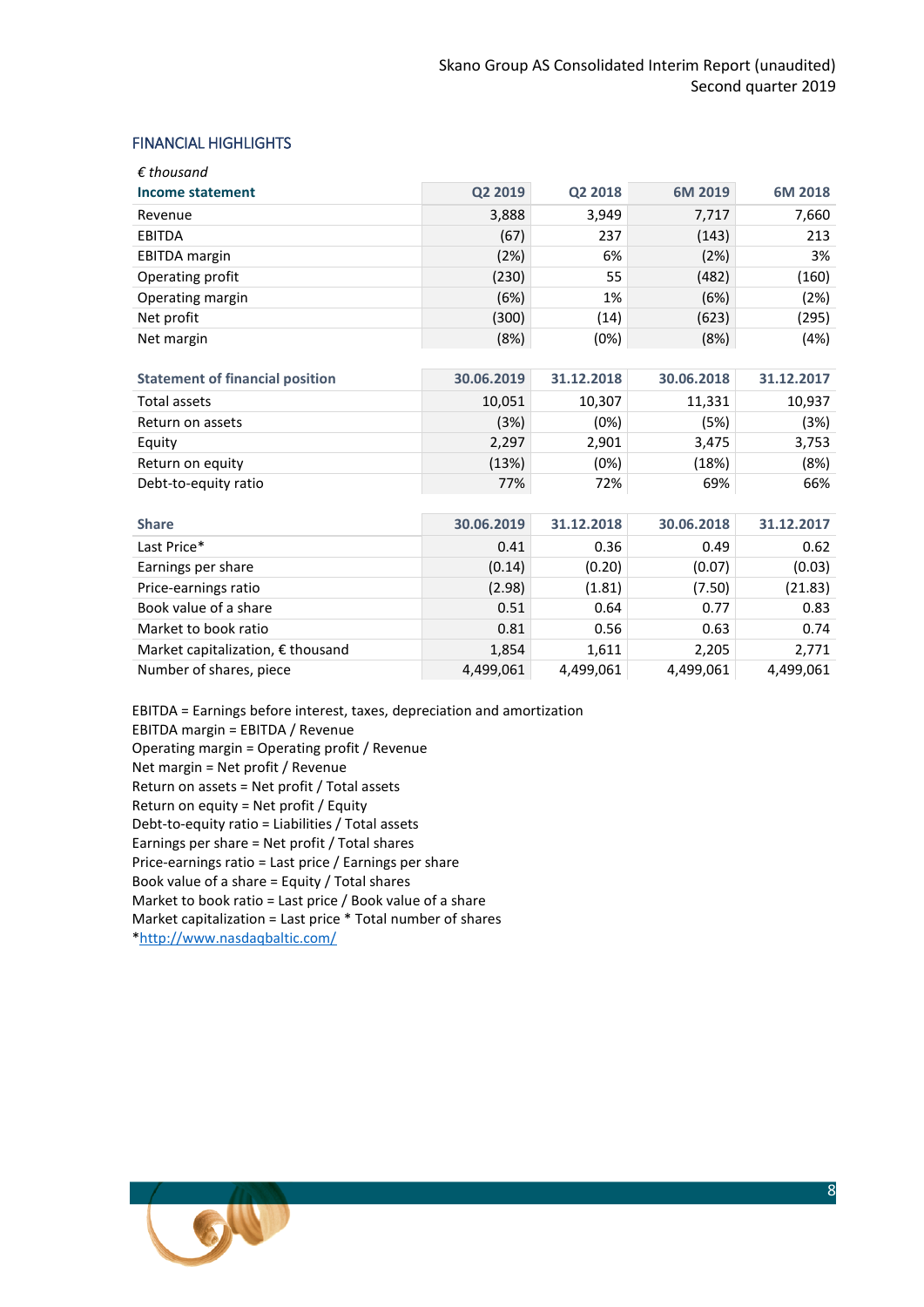#### FINANCIAL RISKS

#### INTEREST RATE RISK

Skano Group AS's interest rate risk relates to changes in EURIBOR (Euro Interbank Offered Rate) since our loans are linked to EURIBOR. At 30.06.2019 six months' EURIBOR rate was (0.313)% and at 30.06.2018 (0.270)%. As EURIBOR is negative and in the loan agreements it is set to 0%, the continued negative rate of EURIBOR does not have interest expense reducing effect. As the borrowing have a maturity of up to 2 years or less, management is in opinion that the floating interest rate will not bear significant impact to Group's cash flows.

The dates for fixing interest rates on the basis of changes in EURIBOR are the 30th day of every six months for its bank loans.

The interest rate risk also depends on the overall economic situation in Estonia and in the eurozone. Skano Group AS has a cash flow risk arising from the interest rate risk because its loans have a floating interest rate. Management believes that the cash flow risk is not significant, therefore no hedging instruments are used.

#### CURRENCY RISK

The foreign exchange risk is the risk that the company may have significant loss because of fluctuating foreign exchange rates. However, Skano Group has no operations outside of the euro zone and most of our export-import contracts to customers outside of the euro zone are nominated in euros. Raw materials for production and goods purchased for resale in our retail operations are mainly in euros.

#### RISK OF THE ECONOMIC ENVIRONMENT

The risk of the economic environment for the fibreboard division depends on general developments in the construction and industrial segments; the risk for the furniture division depends on the expectations of the customers towards economic welfare in future.

#### FAIR VALUE

The management estimates that the fair values of cash, accounts payable, short-term loans and borrowings do not materially differ from their carrying amounts. The fair values of long-term loans do not materially differ from their carrying amounts because their interest rates correspond to the interest rate risks prevailing on the market.

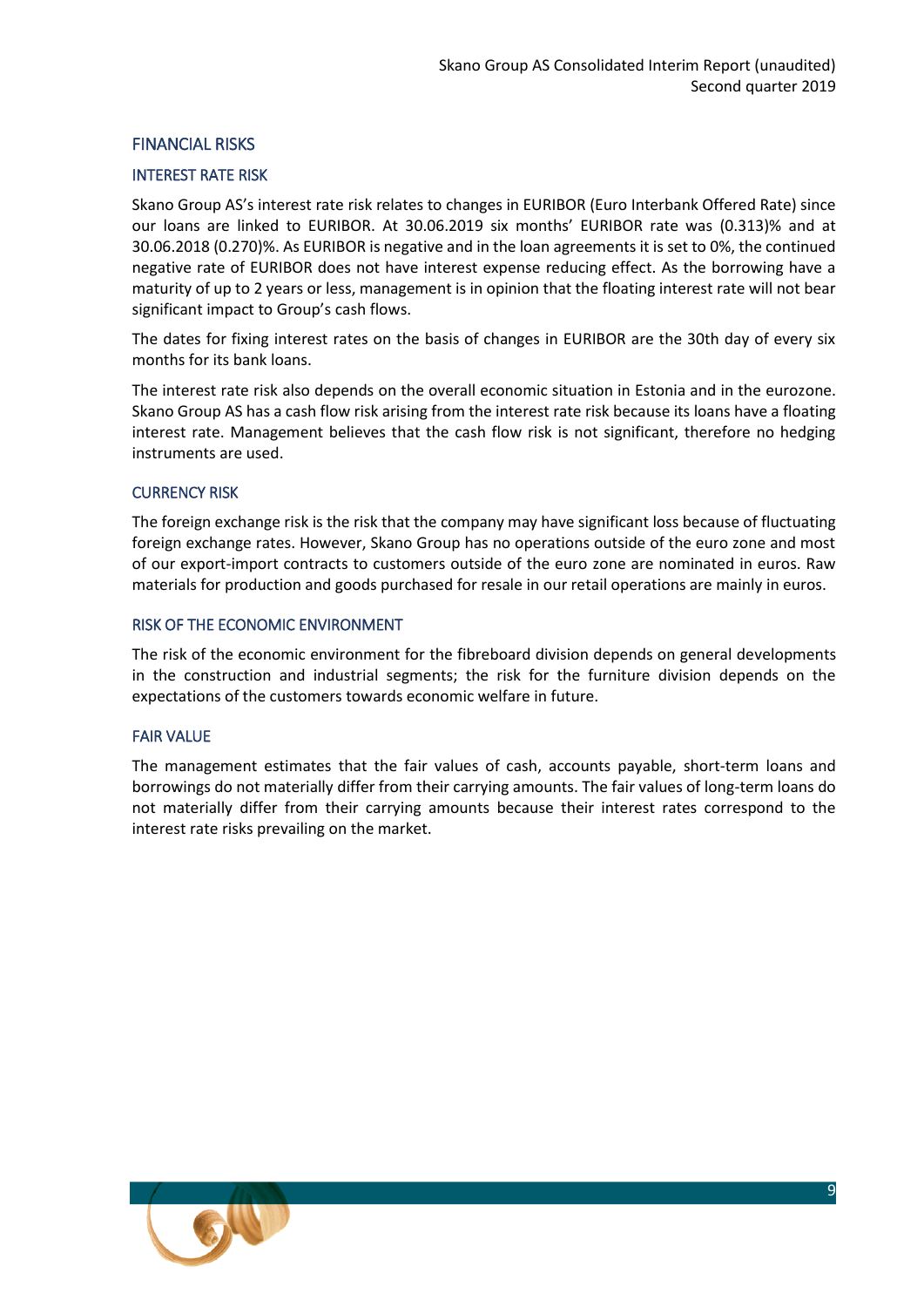## <span id="page-9-0"></span>DECLARATION OF THE MANAGEMENT BOARD

The management board has prepared the management report and the consolidated financial interim statements of Skano Group AS for the second quarter 2019.

The management board confirms that the management report on pages 4-9 provides a true and fair view of the business operations, financial results and financial condition of the parent company and the entities included in consolidation.

The management board confirms that according to their best knowledge the consolidated financial interim report on pages 11-29 presents a fair view of the assets, liabilities, financial position and profit or loss of the issuer and the entities involved in the consolidation as a whole according to the International Financial Reporting Standards as they are adopted by the European Union and contains a description of the main risks.

Torfinn Losvik

Chairman of the Management Board ............................................

Pärnu, August 30, 2019

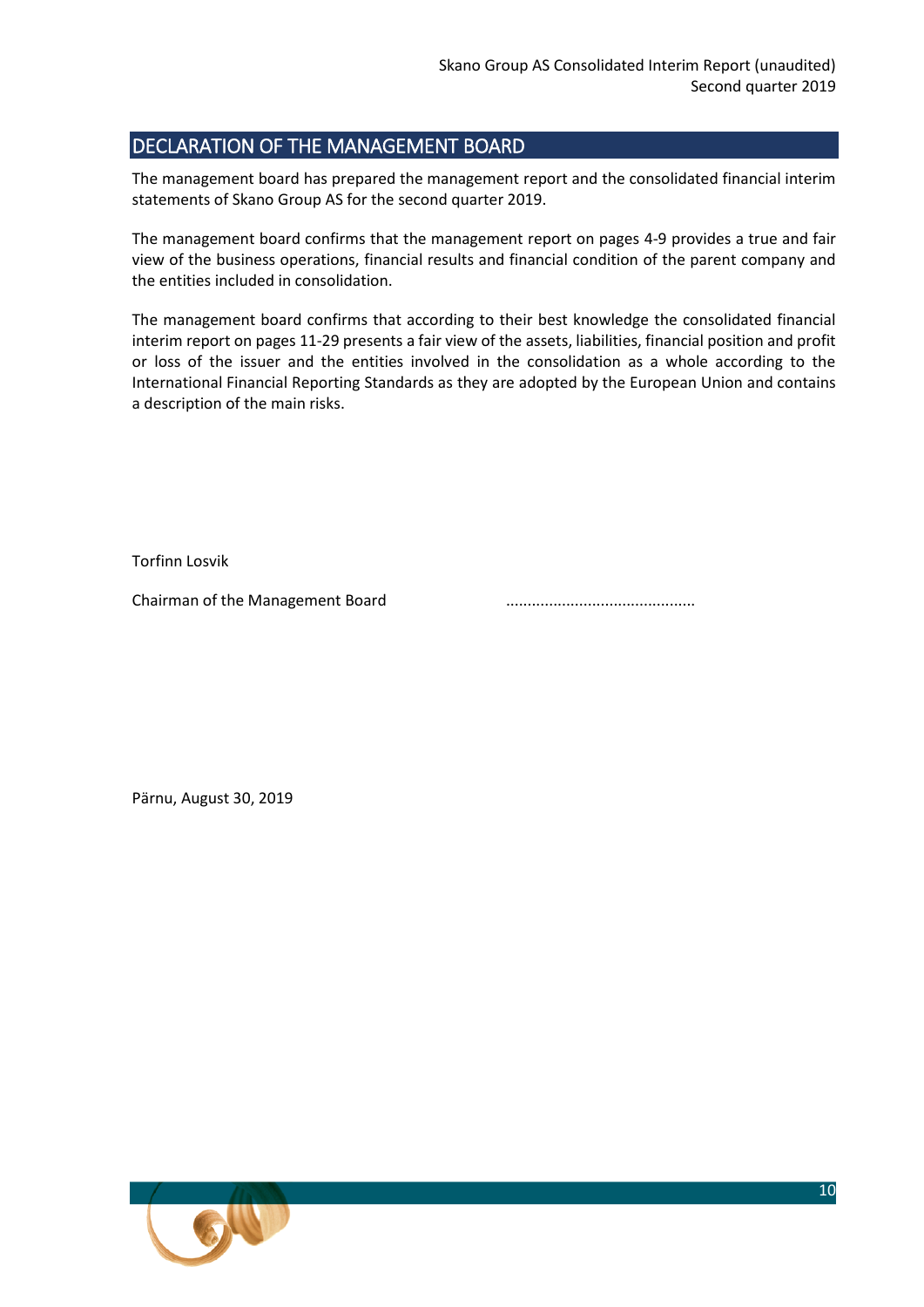## <span id="page-10-0"></span>INTERIM FINANCIAL STATEMENTS

## <span id="page-10-1"></span>CONSOLIDATED STATEMENT OF FINANCIAL POSITIONS

| $\epsilon$ thousand                                               | 30.06.2019  | 31.12.2018 | 30.06.2018 | 31.12.2017 |
|-------------------------------------------------------------------|-------------|------------|------------|------------|
| Cash and cash equivalents (Note 2)                                | 70          | 54         | 54         | 74         |
| Receivables and prepayments (Note 3)                              | 1,764       | 1,142      | 1,736      | 1,215      |
| Inventories (Note 4)                                              | 1,679       | 2,255      | 2,595      | 2,336      |
| <b>Total current assets</b>                                       | 3,513       | 3,452      | 4,385      | 3,624      |
|                                                                   |             |            |            |            |
| Investment property (Note 5)                                      | 187         | 175        | 170        | 170        |
| Available-for-sale financial assets (Note 8)                      | $\Omega$    | 0          | 177        | 182        |
| Financial assets at fair value through profit or loss<br>(Note 8) | 399         | 422        | 0          | 0          |
| Other shares and issues                                           | $\mathbf 0$ | 0          | 0          | 6          |
| Property, plant and equipment (Note 6)                            | 5,925       | 6,223      | 6,560      | 6,908      |
| Intangible assets (Note 7)                                        | 27          | 34         | 39         | 47         |
| <b>Total non-current assets</b>                                   | 6,538       | 6,855      | 6,946      | 7,313      |
|                                                                   |             |            |            |            |
| <b>TOTAL ASSETS</b>                                               | 10,051      | 10,307     | 11,331     | 10,937     |
|                                                                   |             |            |            |            |
| Borrowings (Notes 9)                                              | 550         | 652        | 653        | 593        |
| Payables and prepayments (Notes 10)                               | 2,874       | 2,418      | 2,576      | 1,956      |
| Short-term provisions (Note 11)                                   | 10          | 15         | 6          | 13         |
| <b>Total current liabilities</b>                                  | 3,435       | 3,085      | 3,235      | 2,562      |
|                                                                   |             |            |            |            |
| Long-term borrowings (Notes 9)                                    | 4,109       | 4,112      | 4,421      | 4,422      |
| Long-term provisions (Note 11)                                    | 210         | 210        | 200        | 200        |
| <b>Total non-current liabilities</b>                              | 4,319       | 4,321      | 4,621      | 4,622      |
| <b>Total liabilities</b>                                          | 7,753       | 7,406      | 7,856      | 7,184      |
|                                                                   |             |            |            |            |
| Share capital (at nominal value) (Note 12)                        | 2,699       | 2,699      | 2,699      | 2,699      |
| Share premium                                                     | 364         | 364        | 364        | 364        |
| Statutory reserve capital                                         | 288         | 288        | 284        | 288        |
| Other reserves (Notes 8; 12)                                      | 65          | 45         | 28         | 9          |
| Retained earnings (loss)                                          | (1, 119)    | (496)      | 99         | 393        |
| <b>Total equity (Note 13)</b>                                     | 2,297       | 2,901      | 3,475      | 3,753      |
|                                                                   |             |            |            |            |
| <b>TOTAL LIABILITIES AND EQUITY</b>                               | 10,051      | 10,307     | 11,331     | 10,937     |

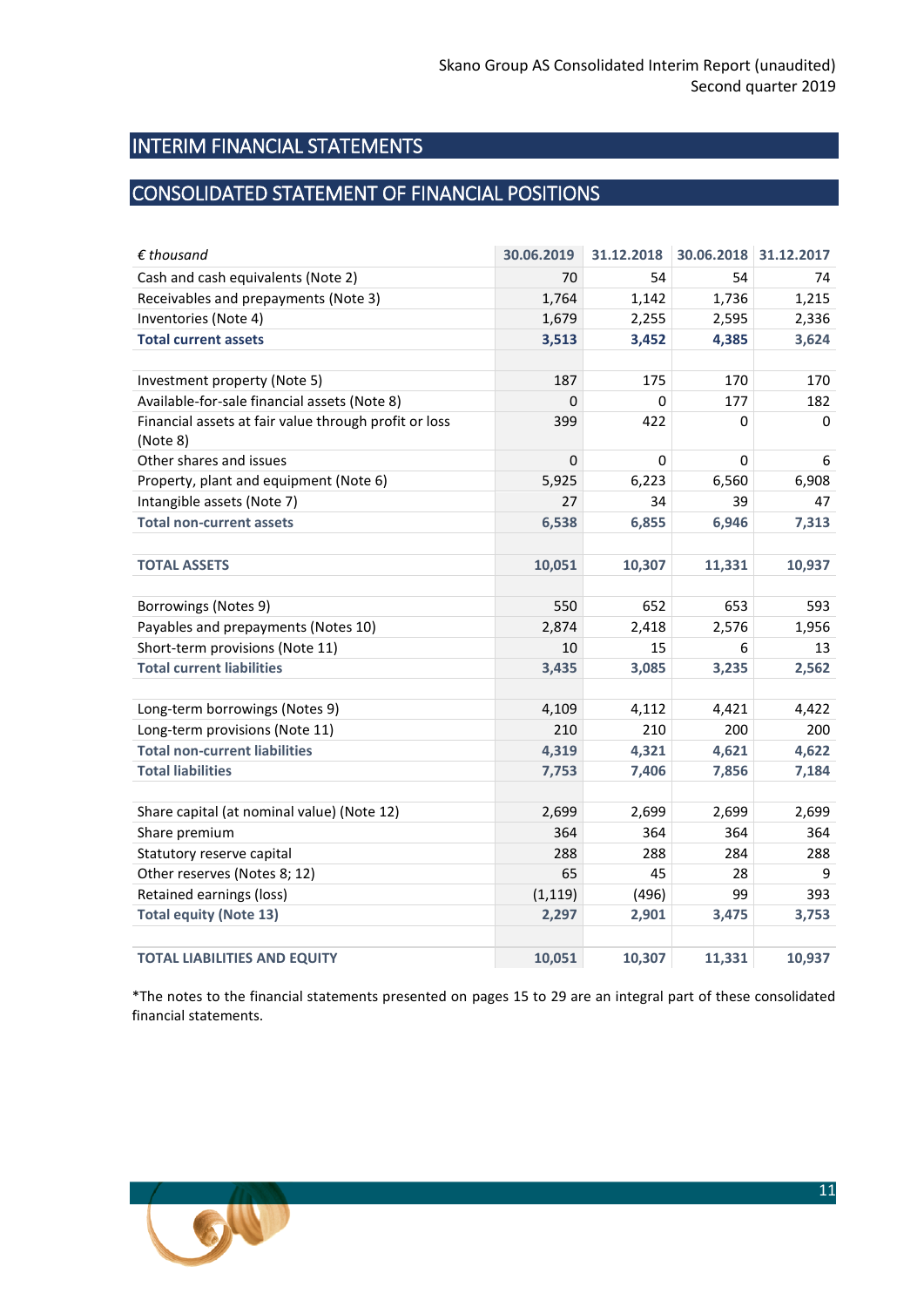## <span id="page-11-0"></span>CONSOLIDATED STATEMENT OF PROFIT OR LOSS AND OTHER COMPREHENSIVE **INCOME**

| $\epsilon$ thousand                      | Q2 2019 | Q2 2018 | 6M 2019 | 6M 2018 |
|------------------------------------------|---------|---------|---------|---------|
| <b>Revenue (Note 14)</b>                 | 3,888   | 3,949   | 7,717   | 7,660   |
| Cost of goods sold (Note 15)             | 3,428   | 3,183   | 6,909   | 6,474   |
| <b>Gross profit</b>                      | 460     | 766     | 808     | 1,186   |
|                                          |         |         |         |         |
| Distribution costs (Note 16)             | 488     | 528     | 916     | 982     |
| Administrative expenses (Note 17)        | 160     | 144     | 320     | 298     |
| Other operating income (Note 19)         | 4       | 9       | 26      | 12      |
| Other operating expenses (Note 19)       | 46      | 49      | 81      | 78      |
| <b>Operating profit (loss) (Note 11)</b> | (230)   | 55      | (482)   | (160)   |
|                                          |         |         |         |         |
| Finance income (Note 20)                 | (0)     | 0       | 0       | 1       |
| Finance costs (Note 20)                  | 70      | 69      | 141     | 135     |
| <b>LOSS BEFORE INCOME TAX</b>            | (300)   | (14)    | (623)   | (295)   |
|                                          |         |         |         |         |
| <b>NET LOSS FOR THE FINANCIAL YEAR</b>   | (300)   | (14)    | (623)   | (295)   |
|                                          |         |         |         |         |
| <b>TOTAL COMPREHENSIVE LOSS FOR THE</b>  | (300)   | (14)    | (623)   | (295)   |
| <b>FINANCIAL YEAR</b>                    |         |         |         |         |
|                                          |         |         |         |         |
| Basic earnings per share (Note 13)       | (0,07)  | (0,00)  | (0, 14) | (0,07)  |
| Diluted earnings per share (Note 13)     | (0,07)  | (0,00)  | (0, 14) | (0,07)  |

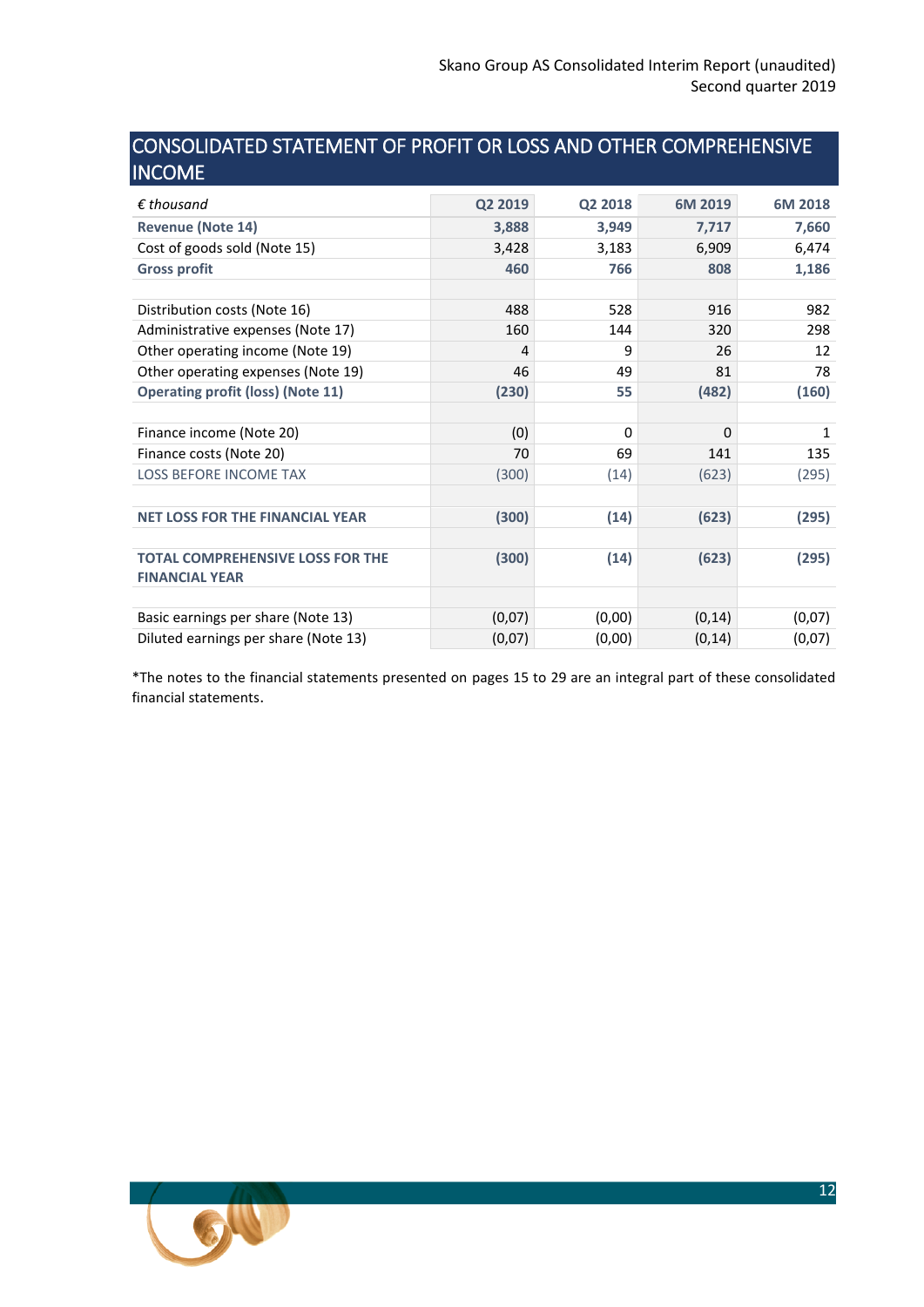<span id="page-12-0"></span>

| $\epsilon$ thousand                                                         | 6M 2019 | 6M 2018 |
|-----------------------------------------------------------------------------|---------|---------|
| <b>Cash flows from operating activities</b>                                 |         |         |
| <b>Operating profit (loss)</b>                                              | (482)   | (160)   |
| Adjustments:                                                                |         |         |
| Depreciation charge (Notes 6;7)                                             | 339     | 373     |
| Profit from disposal of non-current asset (Note 19)                         | (4)     | 0       |
| Profit/loss from disposal of available-for-sale financial assets (Notes 19) | 0       | (2)     |
| Loss on non-current asset write-off and impairments (Note 19)               | 1       | 0       |
| Non-monetary transactions: reserve for share option (Note 12)               | 19      | 19      |
| Change in trade and other receivables (Note 3)                              | (622)   | (521)   |
| Change in inventories (Note 4)                                              | 576     | (260)   |
| Change in trade and other payables (Note 10)                                | 456     | 620     |
| <b>Cash generated from operations</b>                                       | 283     | 70      |
| Interest payments (Note 20)                                                 | (109)   | (122)   |
| Net other financial income and expense                                      | (23)    | (9)     |
| Net cash generated from operating activities                                | 150     | (61)    |
| Cash flows from investing activities                                        |         |         |
| Purchase of property, plant and equipment and intangible assets (Notes 6;7) | (45)    | (18)    |
| Disposal of property, plant and equipment and intangible assets (Note 6;7)  | 14      | 0       |
| Net cash used in investing activities                                       | (31)    | (18)    |
| Cash flows from financing activities                                        |         |         |
| Repayment of loans received (Note 9)                                        | (136)   | (110)   |
| Change in overdraft (Note 9)                                                | 33      | 46      |
| Change in factoring (Note 9)                                                | 0       | 123     |
| Net cash (used in)/from financing activities                                | (104)   | 59      |
| <b>NET CHANGE IN CASH</b>                                                   | 16      | (20)    |
| <b>OPENING BALANCE OF CASH (Note 2)</b>                                     | 54      | 74      |
| <b>CLOSING BALANCE OF CASH (Note 2)</b>                                     | 70      | 54      |

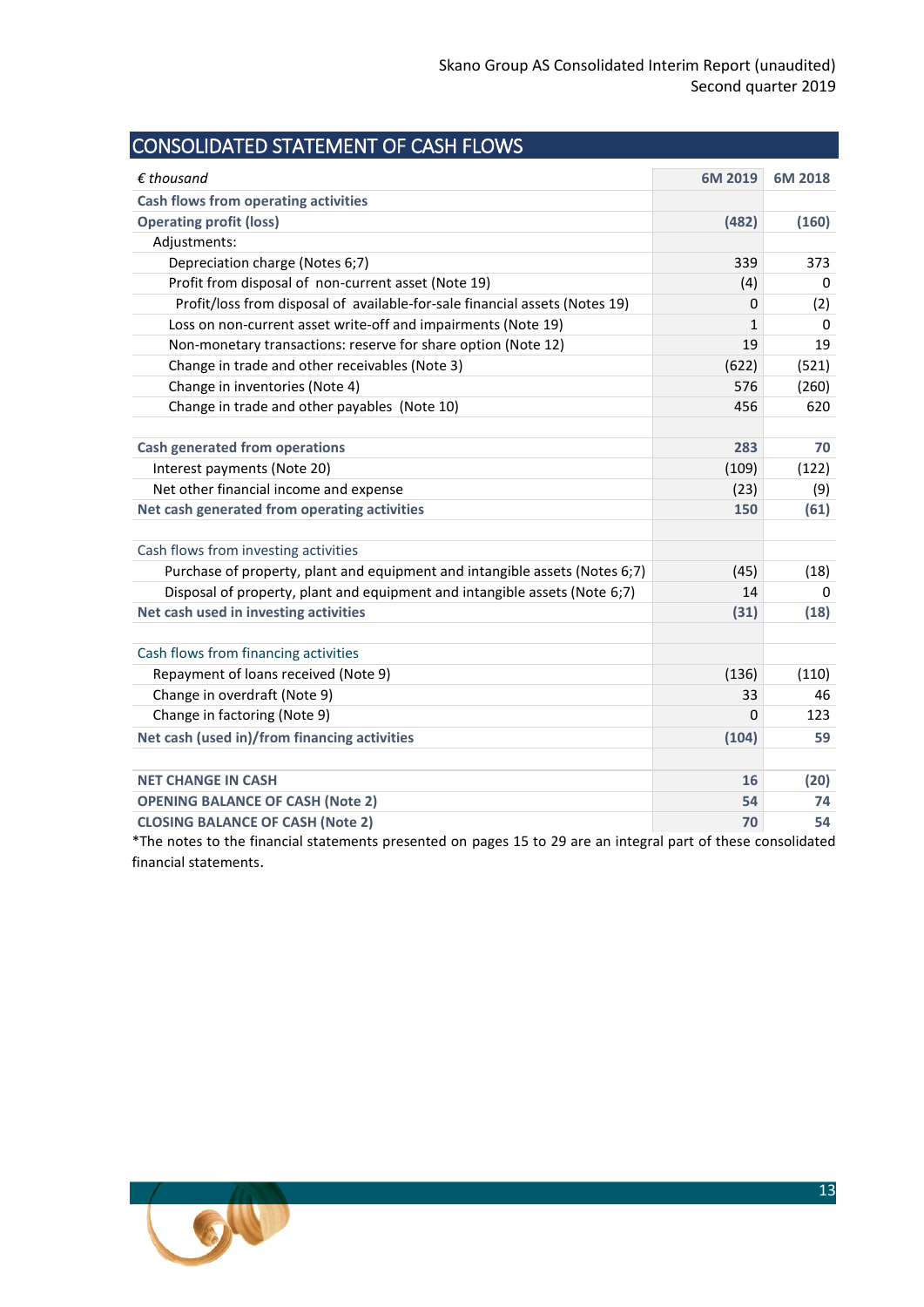<span id="page-13-0"></span>

| CONSOLIDATED STATEMENT OF CHANGES IN EQUITY    |                         |                         |                                     |                          |                             |              |
|------------------------------------------------|-------------------------|-------------------------|-------------------------------------|--------------------------|-----------------------------|--------------|
| $\epsilon$ thousand                            | <b>Share</b><br>capital | <b>Share</b><br>premium | <b>Statutory</b><br>reserve capital | <b>Other</b><br>reserves | <b>Retained</b><br>earnings | <b>Total</b> |
| <b>Balance at 31.12.2017</b>                   | 2,699                   | 364                     | 288                                 | 8                        | 393                         | 3,753        |
| Share options 6M 2018                          | 0                       | $\Omega$                | 0                                   | 16                       | 0                           | 16           |
| Other changes                                  | 0                       | 0                       | 0                                   | 0                        | $\mathfrak z$               | 2            |
| Net profit/loss for 6M 2018                    | 0                       | 0                       | 0                                   | 0                        | (294)                       | (294)        |
| Total comprehensive<br>profit/loss for 6M 2018 | 0                       | 0                       | 0                                   | 0                        | (294)                       | (294)        |
| <b>Balance at 30.06.2018</b>                   | 2,699                   | 364                     | 288                                 | 24                       | 101                         | 3,477        |
| <b>Balance at 31.12.2018</b>                   | 2,699                   | 364                     | 288                                 | 45                       | (496)                       | 2,901        |
| Share options 6M 2019                          | $\Omega$                | $\Omega$                | $\Omega$                            | 19                       | (0)                         | 19           |
| Net profit/loss for 6M 2019                    | $\Omega$                | 0                       | $\Omega$                            | $\Omega$                 | (623)                       | (623)        |
| Total comprehensive<br>profit/loss for 6M 2019 | 0                       | 0                       | $\Omega$                            | 0                        | (623)                       | (623)        |
| <b>Balance at 30.06.2019</b>                   | 2,699                   | 364                     | 288                                 | 65                       | (1, 119)                    | 2,297        |

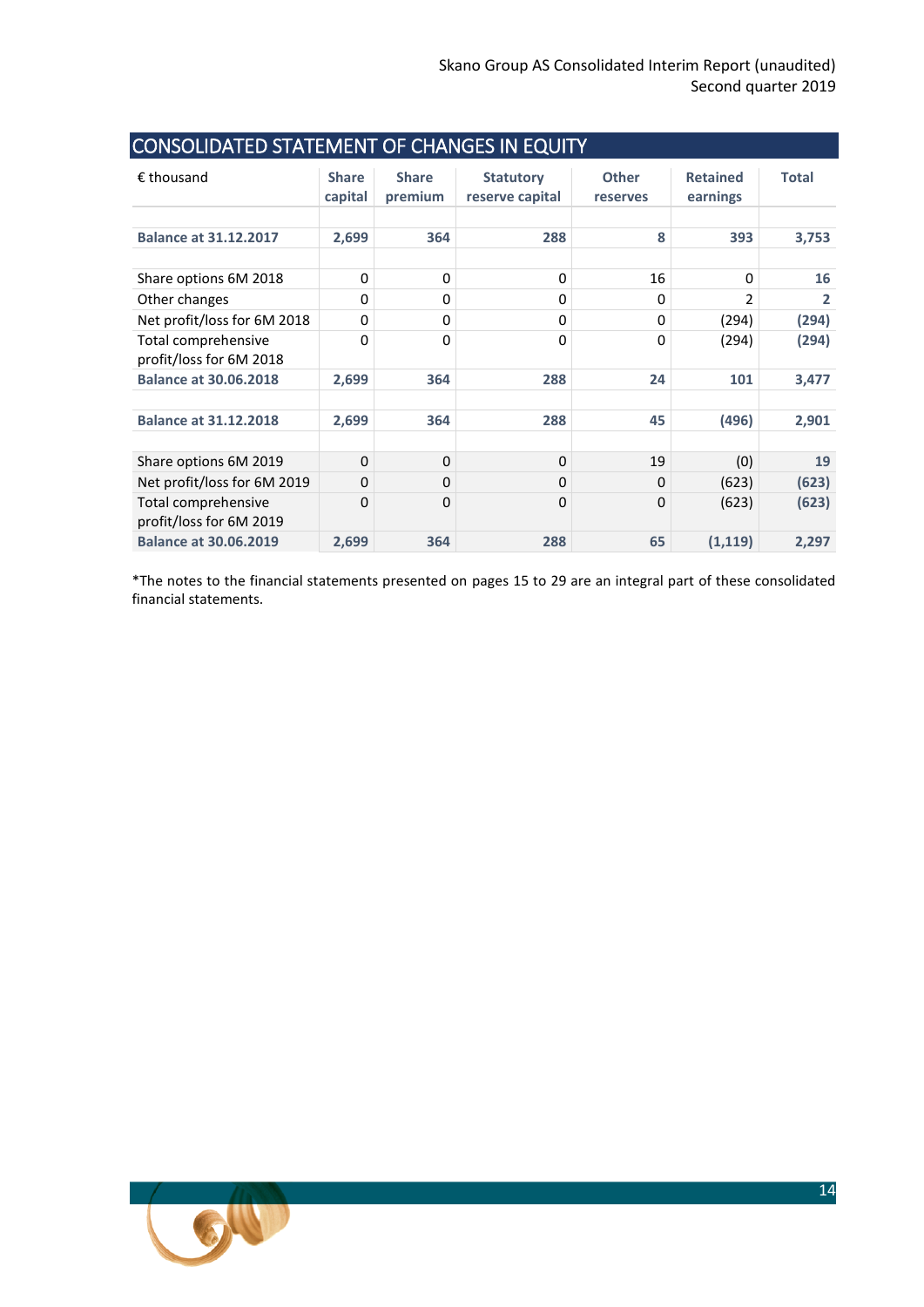## <span id="page-14-0"></span>NOTES TO THE CONSOLIDATED INTERIM REPORT

## <span id="page-14-1"></span>NOTE 1 ACCOUNTING POLICIES AND MEASUREMENT BASES

#### GENERAL INFORMATION

Skano Group AS (the Company) (registration number: 11421437; address: Suur-Jõe 48, Pärnu), is an entity registered in the Republic of Estonia. It operates in Estonia and through its subsidiaries in Latvia, Lithuania, and Finland.

The Group's main activities are production and distribution of furniture and softboard made of wood.

Skano Group AS was established on 19 September 2007 in the demerger of the former Skano Group AS, currently AS Trigon Property Development, as a result of which the manufacturing units, i.e. the building materials division and furniture division were spun off and transferred to the new entity.

The Group's shares were listed in the Main List of the Tallinn Stock Exchange until 2nd of April 2019, when the shares were moved from the Main List to the Secondary List. Until November 2009, the ultimate controlling party of Skano Group AS was TDI Investments KY. The Group has since November 2009 not had any ultimate controlling party. Its largest shareholder today is OÜ Trigon Wood (owning 59.62%), of which the main investors with the largest holdings in OÜ Trigon Wood have significant influence over the Group as at 30 June 2019 and 30 June 2018, these being AS Trigon Capital (46%) and Stetind OÜ (47%).

#### BASIS FOR PREPARATION

The Condensed Consolidated Interim Accounts of Skano Group has been prepared in accordance with the International Financial Reporting Standard (IFRS) Interim Financial Reporting as adopted by the European Union. The same accounting policies were applied for both the Interim Report and the Annual Report for the financial year that ended on 31.12.2018. The consolidated financial statements have been prepared in accordance with International Accounting Standard (IAS) 34: Interim Financial Reporting. The functional and presentation currency of Skano Group is euro. All amounts disclosed in the financial statements have been rounded to the nearest thousand unless referred to otherwise.

According to the assessment of the Management Board Skano Group AS is a going concern and the Interim Report for the 2nd quarter of 2019 gives a true and fair view of the financial position of Skano Group AS and the results of its operations. The present Interim Report has not been audited.

#### IMPORTANT CHANGES IN ACCUNTING POLICIES

The following new or revised standards and interpretations became effective for the Group on or after 1 January 2019 and which the Group has not earlier adopted.

#### IFRS 16, LEASES

IFRS 16 "Leases" (effective for annual periods beginning on or after 1 January 2019). The new standard sets out the principles for the recognition, measurement, presentation and disclosure of leases. All leases result in the lessee obtaining the right to use an asset at the start of the lease and, if lease payments are made over time, also obtaining financing. Accordingly, IFRS 16 eliminates the classification of leases as either operating leases or finance leases as is required by IAS 17 and, instead, introduces a single lessee accounting model. Lessees will be required to recognise: (a) assets and liabilities for all leases with a term of more than 12 months, unless the underlying asset is of low value; and (b) depreciation of lease assets separately from interest on lease liabilities in the income statement. IFRS 16 substantially carries forward the lessor accounting requirements in IAS 17.

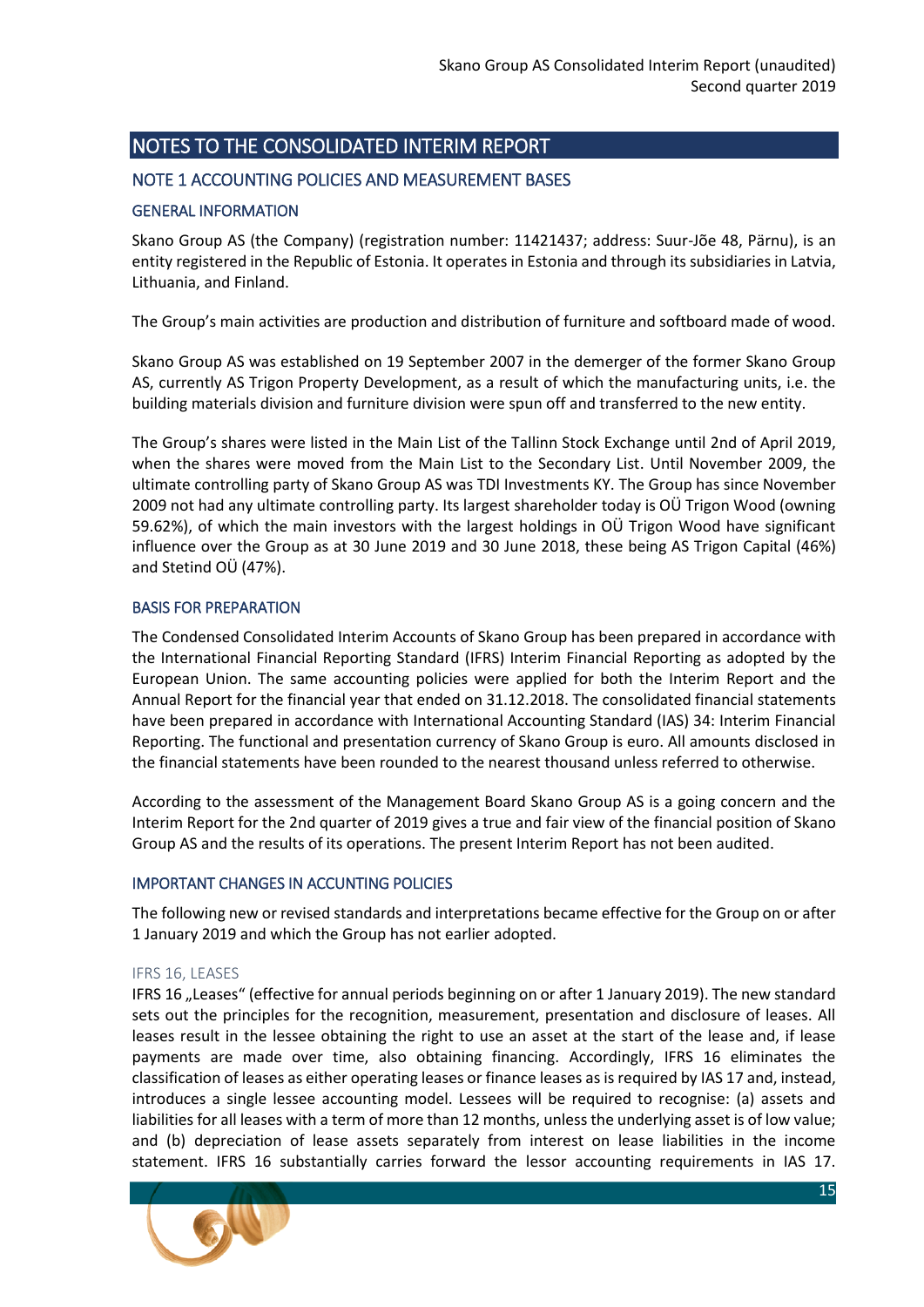Accordingly, a lessor continues to classify its leases as operating leases or finance leases, and to account for those two types of leases differently. As at 31 December 2018, the Group had no longterm commitments from operating lease contracts.

Thus, there were no impact to the Group from 1 January 2019 at the initial application of the new standard.

The other new and revised standards are interpretations that are not yet effective are not expected to have a material impact on the Group.

The following new or revised standards and interpretations became effective for the Group from January 1, 2018:

#### IFRS 15 "REVENUE FROM CONTRACTS WITH CUSTOMERS"

IFRS 15 "Revenue from Contracts with Customers" (effective for annual periods beginning on or after 1 January 2018). The new standard introduces the core principle that revenue must be recognised when the goods or services are transferred to the customer, at the transaction price. Any bundled goods or services that are distinct must be separately recognised, and any discounts or rebates on the contract price must generally be allocated to the separate elements. When the consideration varies for any reason, minimum amounts must be recognised if they are not at significant risk of reversal. Costs incurred to secure contracts with customers must be capitalised and amortised over the period when the benefits of the contract are consumed. The new standard did not have material impact on the Group's financial statements.

Revenue from Contracts with Customers – Amendments to IFRS 15 (effective for annual periods beginning on or after 1 January 2018). The amendments do not change the underlying principles of the standard but clarify how those principles should be applied. The amendments clarify how to identify a performance obligation (the promise to transfer a good or a service to a customer) in a contract; how to determine whether a company is a principal (the provider of a good or service) or an agent (responsible for arranging for the good or service to be provided); and how to determine whether the revenue from granting a licence should be recognised at a point in time or over time. In addition to the clarifications, the amendments include two additional reliefs to reduce cost and complexity for a company when it first applies the new standard. The new standard did not have material impact on the Group's financial statements.

#### IFRS 9, FINANCIAL INSTRUMENTS

IFRS 9, Financial Instruments: Classification and Measurement (effective for annual periods beginning on or after 1 January 2018). Key features of the new standard are:

• Financial assets are required to be classified into three measurement categories: those to be measured subsequently at amortised cost, those to be measured subsequently at fair value through other comprehensive income (FVOCI) and those to be measured subsequently at fair value through profit or loss (FVPL).

• Classification for debt instruments is driven by the entity's business model for managing the financial assets and whether the contractual cash flows represent solely payments of principal and interest (SPPI). If a debt instrument is held to collect, it may be carried at amortised cost if it also meets the SPPI requirement. Debt instruments that meet the SPPI requirement that are held in a portfolio where an entity both holds to collect assets' cash flows and sells assets may be classified as FVOCI.

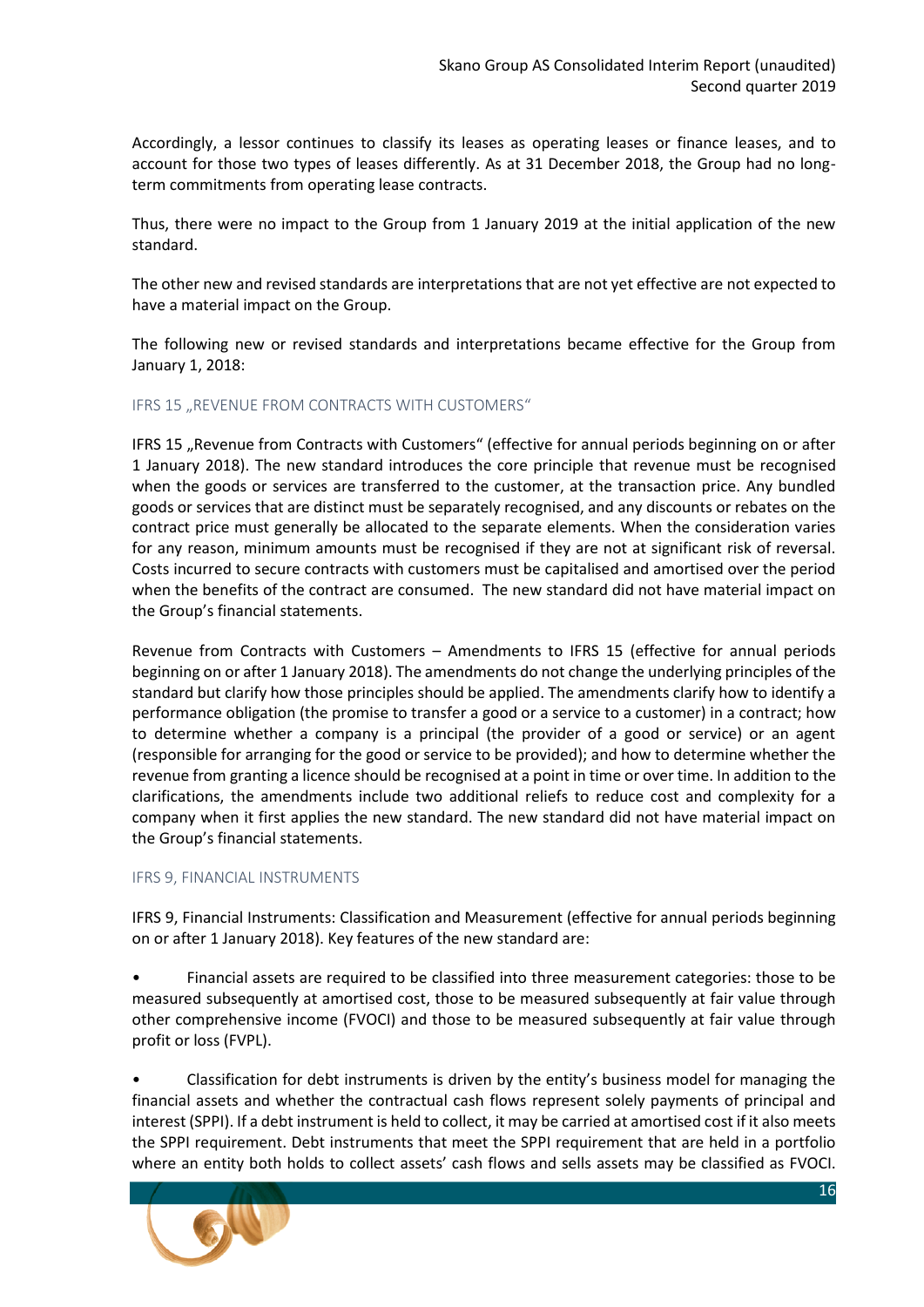Financial assets that do not contain cash flows that are SPPI must be measured at FVPL (for example, derivatives). Embedded derivatives are no longer separated from financial assets but will be included in assessing the SPPI condition.

• Investments in equity instruments are always measured at fair value. However, management can make an irrevocable election to present changes in fair value in other comprehensive income, provided the instrument is not held for trading. If the equity instrument is held for trading, changes in fair value are presented in profit or loss.

• Most of the requirements in IAS 39 for classification and measurement of financial liabilities were carried forward unchanged to IFRS 9. The key change is that an entity will be required to present the effects of changes in own credit risk of financial liabilities designated at fair value through profit or loss in other comprehensive income.

• IFRS 9 introduces a new model for the recognition of impairment losses – the expected credit losses (ECL) model. There is a 'three stages' approach which is based on the change in credit quality of financial assets since initial recognition. In practice, the new rules mean that entities will have to record an immediate loss equal to the 12-month ECL on initial recognition of financial assets that are not credit impaired (or lifetime ECL for trade receivables). Where there has been a significant increase in credit risk, impairment is measured using lifetime ECL rather than 12-month ECL. The model includes operational simplifications for lease and trade receivables.

The new standard did impact on the Group's financial statements with the reclassification from financial assets available for sale (Trigon Property Development shares) into financial assets at fair value through profit or loss (€ 182 thousand as at 1 January 2018, see also Note 8). There were no fair value gains/losses to be transferred from AFS reserve to retained earnings on 1 January 2018.

There are no other new or revised standards or interpretations that are effective for the first time for the financial year beginning on or after January 1, 2018 that would be expected to have a material impact to the Group

## <span id="page-16-0"></span>NOTE 2 CASH AND CASH EQUIVALENTS

| $\epsilon$ thousand  |    | 30.06.2019 31.12.2018 | 30.06.2018 | 31.12.2017 |
|----------------------|----|-----------------------|------------|------------|
| Cash on hand         |    |                       |            |            |
| <b>Bank Accounts</b> | 67 | 52                    | 52         | 70         |
| <b>TOTAL</b>         |    | 54                    | 54         |            |

## <span id="page-16-1"></span>NOTE 3 TRADE AND OTHER RECEIVABLES

| $\epsilon$ thousand  | 30.06.2019 | 31.12.2018 | 30.06.2018 | 31.12.2017 |
|----------------------|------------|------------|------------|------------|
| Customer receivables | 1,469      | 911        | 1,433      | 934        |
| Prepaid taxes        | 235        | 150        | 236        | 210        |
| Other receivables    | 17         | 65         | 44         | 44         |
| Prepaid services     | 43         | 16         | 22         | 25         |
| <b>TOTAL</b>         | 1,764      | 1.142      | 1,736      | 1,215      |

Impairment losses of receivables and their reversal are included in the income statement lines Other operating income and Other operating expenses, see also Note 19.

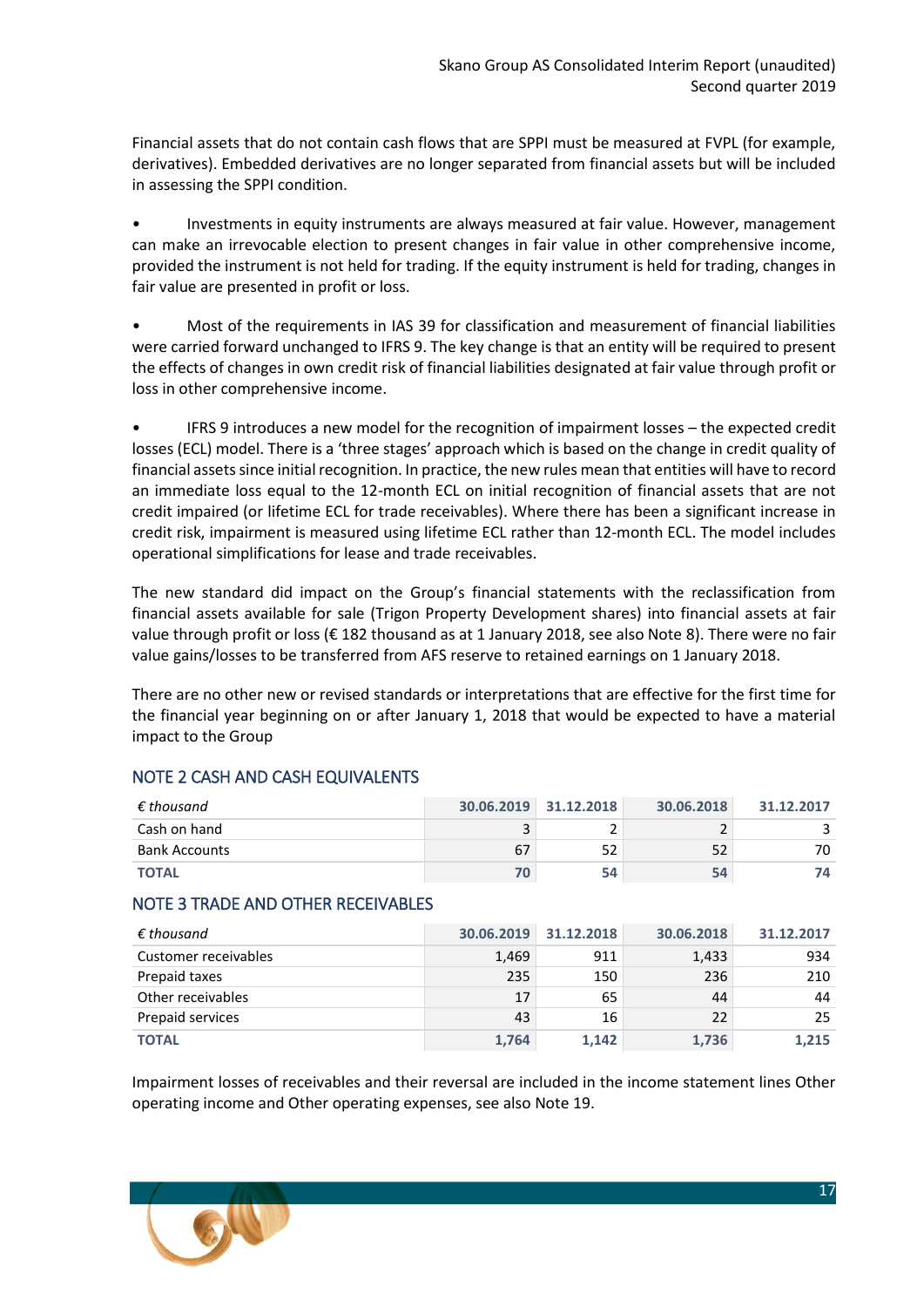#### ANALYSIS OF TRADE RECEIVABLES BY AGING:

| thousand $\epsilon$                                                   | 30.06.2019 | 31.12.2018 | 30.06.2018 | 31.12.2017 |
|-----------------------------------------------------------------------|------------|------------|------------|------------|
| Not past due                                                          | 1,332      | 777        | 1.244      | 762        |
| incl receivables from customers who also have<br>receivables past due | 426        | 207        | 199        | 239        |
| incl receivables from customers who have no<br>receivables past due   | 906        | 570        | 1,045      | 523        |
|                                                                       |            |            |            |            |
| Past due but not impaired                                             | 138        | 134        | 189        | 172        |
| Overdue up to 90 days                                                 | 138        | 132        | 180        | 161        |
| Overdue more than 90 days                                             | 0          | 2          | 9          | 11         |
| <b>TOTAL</b>                                                          | 1,469      | 911        | 1,433      | 934        |

## <span id="page-17-0"></span>NOTE 4 INVENTORIES

| $\epsilon$ thousand               | 30.06.2019 | 31.12.2018 | 30.06.2018 | 31.12.2017 |
|-----------------------------------|------------|------------|------------|------------|
| Raw materials and other materials | 430        | 439        | 603        | 588        |
| Work-in-progress                  | 298        | 358        | 419        | 495        |
| Finished goods                    | 819        | 1 2 6 4    | 1 2 6 3    | 1 1 1 6    |
| Goods purchased for resale        | 158        | 163        | 152        | 154        |
| Goods in transit                  | 69         | 133        | 248        | 68         |
| Prepayments to suppliers          | 14         |            | 20         | 25         |
| Write-off reserve for inventories | (109)      | (109)      | (109)      | (109)      |
| <b>TOTAL</b>                      | 1,679      | 2.255      | 2,595      | 2,336      |

## <span id="page-17-1"></span>NOTE 5 INVESTMENT PROPERTY

| Cost 31.12.2017                               | 229  |
|-----------------------------------------------|------|
| Accumulated depreciation at 31.12.2017        | (59) |
| Carrying amount 31.12.2017                    | 170  |
|                                               |      |
| Acquisition                                   | 0    |
|                                               |      |
| Cost 30.06.2018                               | 229  |
| <b>Accumulated depreciation at 30.06.2018</b> | (59) |
| Carrying amount 30.06.2018                    | 170  |
|                                               |      |
| Cost 31.12.2018                               | 234  |
| <b>Accumulated depreciation at 31.12.2018</b> | (59) |
| Carrying amount 31.12.2018                    | 175  |
|                                               |      |
| Acquisition                                   | 11   |
|                                               |      |
| Cost 30.06.2019                               | 246  |
| <b>Accumulated depreciation at 30.06.2019</b> | (59) |
| Carrying amount 30.06.2019                    | 187  |

Costs of maintenance for 6M 2019 were € 0 thousand and € 0 thousand in 6M 2018. Rental income from investment properties for 6M 2019 was € 1 thousand and € 0 thousand in 6M 2018. Acquisitions of investment property during 2019 are related to expenses of Suur-Jõe 48, Pärnu detail plan.

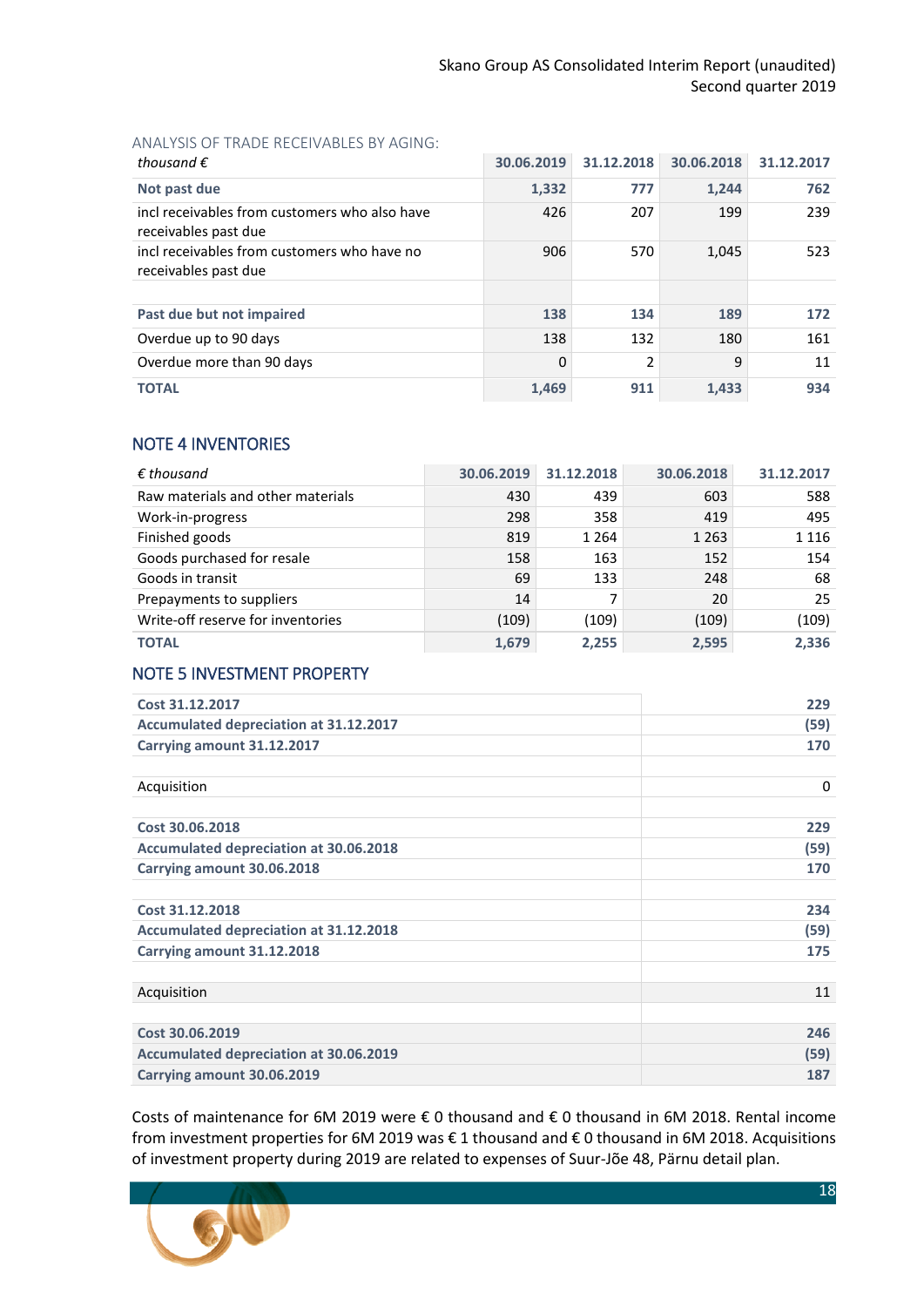|                                                                  | thousand $\epsilon$ |
|------------------------------------------------------------------|---------------------|
| 31.12.2017                                                       |                     |
| Share of registered immovable property at Suur-Jõe 48, Pärnu     | 0                   |
| Share of registered immovable property at Rääma Street 31, Pärnu | 170                 |
|                                                                  |                     |
| 30.06.2018                                                       |                     |
| Share of registered immovable property at Suur-Jõe 48, Pärnu     | 0                   |
| Share of registered immovable property at Rääma Street 31, Pärnu | 170                 |
|                                                                  |                     |
| 31.12.2018                                                       |                     |
| Share of registered immovable property at Suur-Jõe 48, Pärnu     | 5                   |
| Share of registered immovable property at Rääma Street 31, Pärnu | 170                 |
|                                                                  |                     |
| 30.06.2019                                                       |                     |
| Share of registered immovable property at Suur-Jõe 48, Pärnu     | 17                  |
| Share of registered immovable property at Rääma Street 31, Pärnu | 170                 |

## <span id="page-18-0"></span>NOTE 6 PROPERTY PLANT EQUIPMENT

| thousand $\epsilon$                                     | Land           | <b>Buildings</b><br>and<br><b>facilities</b> | <b>Machinery</b><br>and<br>equipment | <b>Other</b><br><b>fixtures</b> | <b>Construction</b><br>-in-progress | <b>TOTAL</b>            |
|---------------------------------------------------------|----------------|----------------------------------------------|--------------------------------------|---------------------------------|-------------------------------------|-------------------------|
| Cost at 31.12.2017                                      | 223            | 4,970                                        | 14,488                               | 183                             | $\mathbf{0}$                        | 19,863                  |
| <b>Accumulated depreciation at</b><br>31.12.2017        | $\bf{0}$       | (3, 134)                                     | (9,648)                              | (175)                           | $\mathbf{0}$                        | (12, 957)               |
| <b>Carrying amount at</b><br>31.12.2017                 | 223            | 1,836                                        | 4,840                                | 8                               | $\mathbf{0}$                        | 6,908                   |
|                                                         |                |                                              |                                      |                                 |                                     |                         |
| Additions*                                              | $\mathbf 0$    | $\Omega$                                     | 14                                   | $\Omega$                        | 4                                   | 18                      |
| Disposals and write-offs (Note<br>19)                   | 0              | $\Omega$                                     | (3)                                  | 0                               | $\Omega$                            | (3)                     |
| Accumulated depreciation of<br>fixed assets written off | $\overline{0}$ | $\Omega$                                     | 3                                    | $\Omega$                        | $\Omega$                            | $\overline{\mathbf{3}}$ |
| Depreciation (Notes 15;16;17)                           | $\mathbf 0$    | (87)                                         | (276)                                | (2)                             | 0                                   | (366)                   |
|                                                         |                |                                              |                                      |                                 |                                     |                         |
| Cost at 30.06.2018                                      | 223            | 4,970                                        | 14,498                               | 183                             | 5                                   | 19,879                  |
| <b>Accumulated depreciation at</b><br>30.06.2018        | $\mathbf{0}$   | (3,221)                                      | (9,920)                              | (177)                           | $\bf{0}$                            | (13, 319)               |
| <b>Carrying amount at</b><br>30.06.2018                 | 223            | 1,749                                        | 4,578                                | 5                               | 5                                   | 6,560                   |

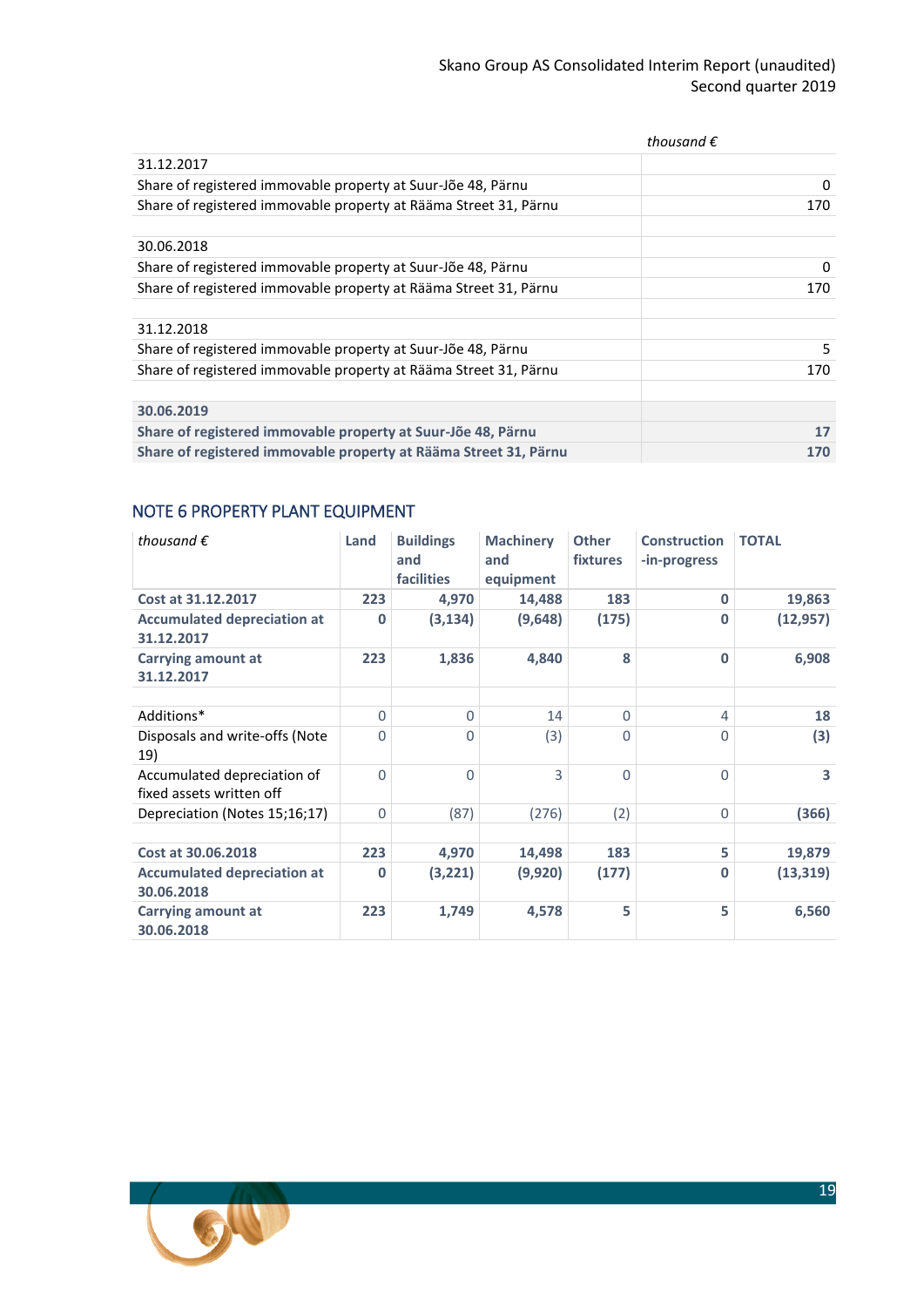| thousand $\epsilon$                                     | Land         | <b>Buildings</b><br>and<br><b>facilities</b> | <b>Machinery</b><br>and<br>equipment | <b>Other</b><br><b>fixtures</b> | <b>Construction- TOTAL</b><br>in-progress |           |
|---------------------------------------------------------|--------------|----------------------------------------------|--------------------------------------|---------------------------------|-------------------------------------------|-----------|
| Cost at 31.12.2018                                      | 223          | 4,970                                        | 14,500                               | 164                             | $\Omega$                                  | 19,857    |
| <b>Accumulated depreciation at</b><br>31.12.2018        | 0            | (3,308)                                      | (10, 169)                            | (157)                           | $\bf{0}$                                  | (13, 634) |
| <b>Carrying amount at</b><br>31.12.2018                 | 223          | 1,662                                        | 4,331                                | 7                               | $\bf{0}$                                  | 6,223     |
|                                                         |              |                                              |                                      |                                 |                                           |           |
| Additions*                                              | $\Omega$     | $\Omega$                                     | 14                                   | $\Omega$                        | 19                                        | 34        |
| Disposals and write-offs (Note<br>19)                   | $\Omega$     | 0                                            | (14)                                 | 0                               | 0                                         | (14)      |
| Accumulated depreciation of<br>fixed assets written off | $\Omega$     | $\Omega$                                     | 14                                   | $\Omega$                        | $\Omega$                                  | 14        |
| Depreciation (Notes 15;16;17)                           | $\Omega$     | (86)                                         | (245)                                | (1)                             | $\Omega$                                  | (332)     |
|                                                         |              |                                              |                                      |                                 |                                           |           |
| Cost at 30.06.2019                                      | 223          | 4,970                                        | 14,500                               | 164                             | 19                                        | 19,876    |
| <b>Accumulated depreciation at</b><br>30.06.2019        | $\mathbf{0}$ | (3, 394)                                     | (10, 400)                            | (158)                           | 0                                         | (13, 952) |
| Carrying amount at<br>30.06.2019                        | 223          | 1,576                                        | 4,100                                | 6                               | 19                                        | 5,925     |

\*On 30 th of June 2019 there were no binding liabilities related to acquiring of tangible assets.

## <span id="page-19-0"></span>NOTE 7 INTANGIBLE ASSETS

| <b>Computer software</b> |  |  |  |
|--------------------------|--|--|--|
|                          |  |  |  |
| 174                      |  |  |  |
| (127)                    |  |  |  |
| 47                       |  |  |  |
|                          |  |  |  |
| (8)                      |  |  |  |
|                          |  |  |  |
| 174                      |  |  |  |
| (136)                    |  |  |  |
| 39                       |  |  |  |
|                          |  |  |  |
| 226                      |  |  |  |
| (192)                    |  |  |  |
| 34                       |  |  |  |
|                          |  |  |  |
| (7)                      |  |  |  |
|                          |  |  |  |
| 226                      |  |  |  |
| (199)                    |  |  |  |
| 27                       |  |  |  |
|                          |  |  |  |

<span id="page-19-1"></span>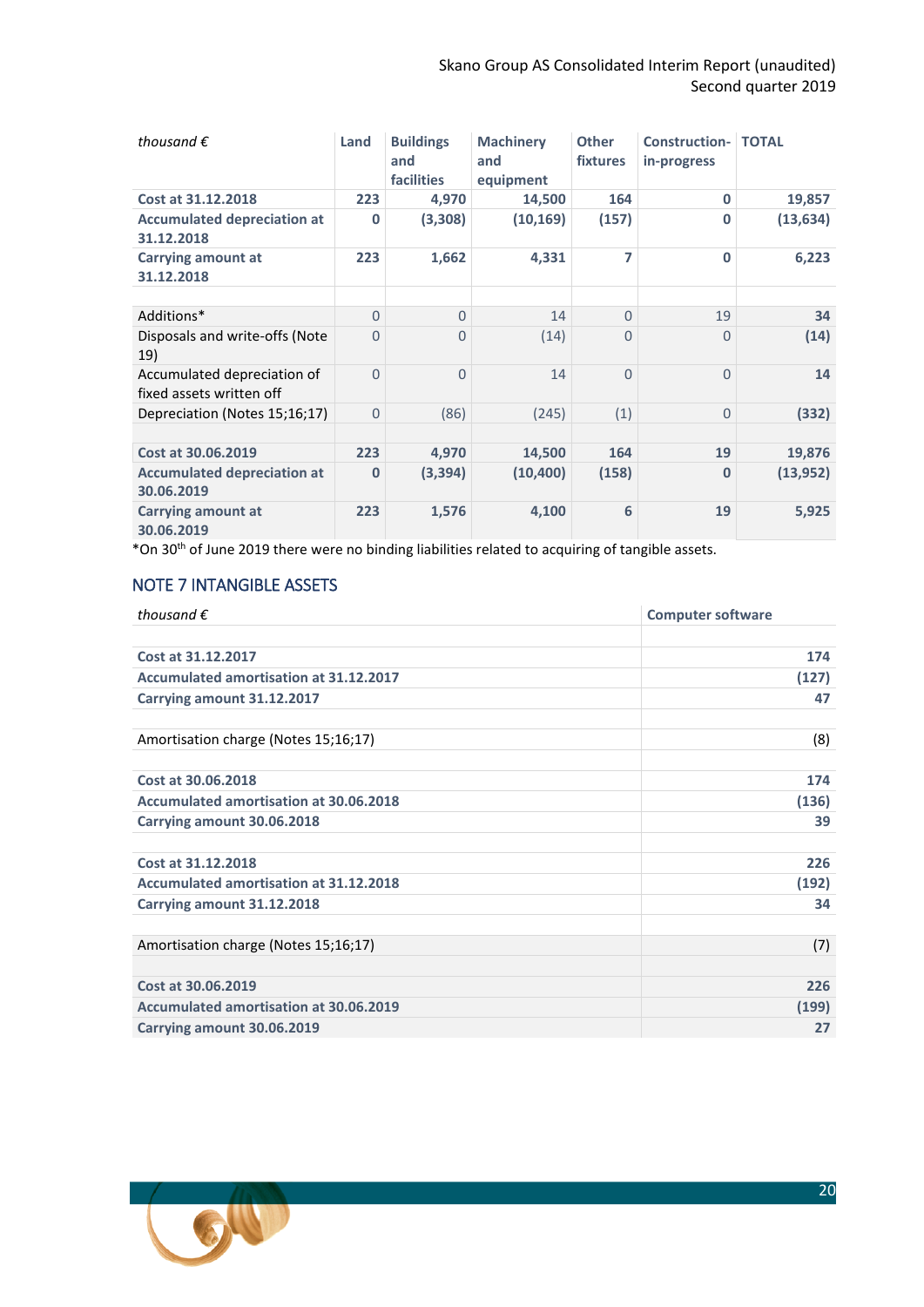## NOTE 8 FINANCIAL ASSETS AT FAIR VALUE THROUGH PROFIT OR LOSS AND AVAILABLE-FOR-SALE FINANCIAL ASSETS

| thousand $\epsilon$                                |      |     | 30.06.2019 31.12.2018 30.06.2018 31.12.2017 |     |
|----------------------------------------------------|------|-----|---------------------------------------------|-----|
| Non-current assets                                 |      |     |                                             |     |
| Listed securities - Equity securities - cost as at | 422  | 410 | 180                                         | 182 |
| Revaluation                                        | (23) | 12  | (3)                                         |     |
| Fair value as at                                   | 399  | 422 | 177                                         | 182 |

\*Available-for-sale financial assets (i.e. Trigon Property Development shares) have been revaluated to reflect fair value based on last price as at 30.06.2019 as shown on Nasdaq Tallinn Stock Exchange.

## <span id="page-20-0"></span>NOTE 9 BORROWINGS

Until March 2020 the loan agreements contain covenants whereby the debt to EBITDA ratio of the group on a 12-month basis may be up to 5, the DSCR must be maintained at least 1.4 at all times and the annual capital expenditures are capped at 300 thousand €. Waiver was obtained from lender in respect of breaching the financial covenants as at 31 December 2018 with the confirmation that the maturity date will be prolonged to March 2020, therefore at the balance sheet date the borrowing has been recorded according to the loan amortisation schedule in force at the balance sheet date.

| Interest rate         | 30.06.2019 | 31.12.2018 | 30.06.2018 | 31.12.2017 |
|-----------------------|------------|------------|------------|------------|
| 6 month euribor+4.55% | 150        | 284        | 110        | 220        |
| 5%                    | 400        | 368        | 276        | 231        |
| 1 month euribor+3.5%  | 0          | 0          | 266        | 143        |
|                       | 550        | 652        | 652        | 593        |
|                       |            |            |            |            |
|                       |            |            |            |            |
| 6 month euribor+4.55% | 4,109      | 4,112      | 4,421      | 4,422      |
|                       | 4,109      | 4,112      | 4,421      | 4,422      |
|                       |            |            |            |            |
|                       | 4,660      | 4,763      | 5,074      | 5,016      |
|                       |            |            |            |            |

\* Factoring contract ended at 19th of august 2018.

#### CHANGES IN LIABILITIES ARISING FROM FINANCING ACTIVITIES

| <b>Changes in liabilities arising from</b><br>financing activities<br>thousand $\epsilon$ | 31.12.20 Cash<br>18 <sup>1</sup> | flows | <b>Interest</b><br>accrued | <b>Interest</b><br>paid | Oth<br>er | 30.06.20<br>19 |
|-------------------------------------------------------------------------------------------|----------------------------------|-------|----------------------------|-------------------------|-----------|----------------|
| Current portion of long-term bank loan                                                    | 284                              | (136) | 99                         | (99)                    | 2         | 150            |
| <b>Bank overdrafts</b>                                                                    | 368                              | 33    | 11                         | (11)                    | 0         | 400            |
|                                                                                           |                                  |       |                            |                         |           |                |
| Non-current bank loans                                                                    | 4,112                            | 0     | 0                          | 0                       | (2)       | 4,109          |
|                                                                                           |                                  |       |                            |                         |           |                |
| <b>Total liabilities from financing activities</b>                                        | 4,763                            | (103) | 110                        | (110)                   | (1)       | 4,660          |

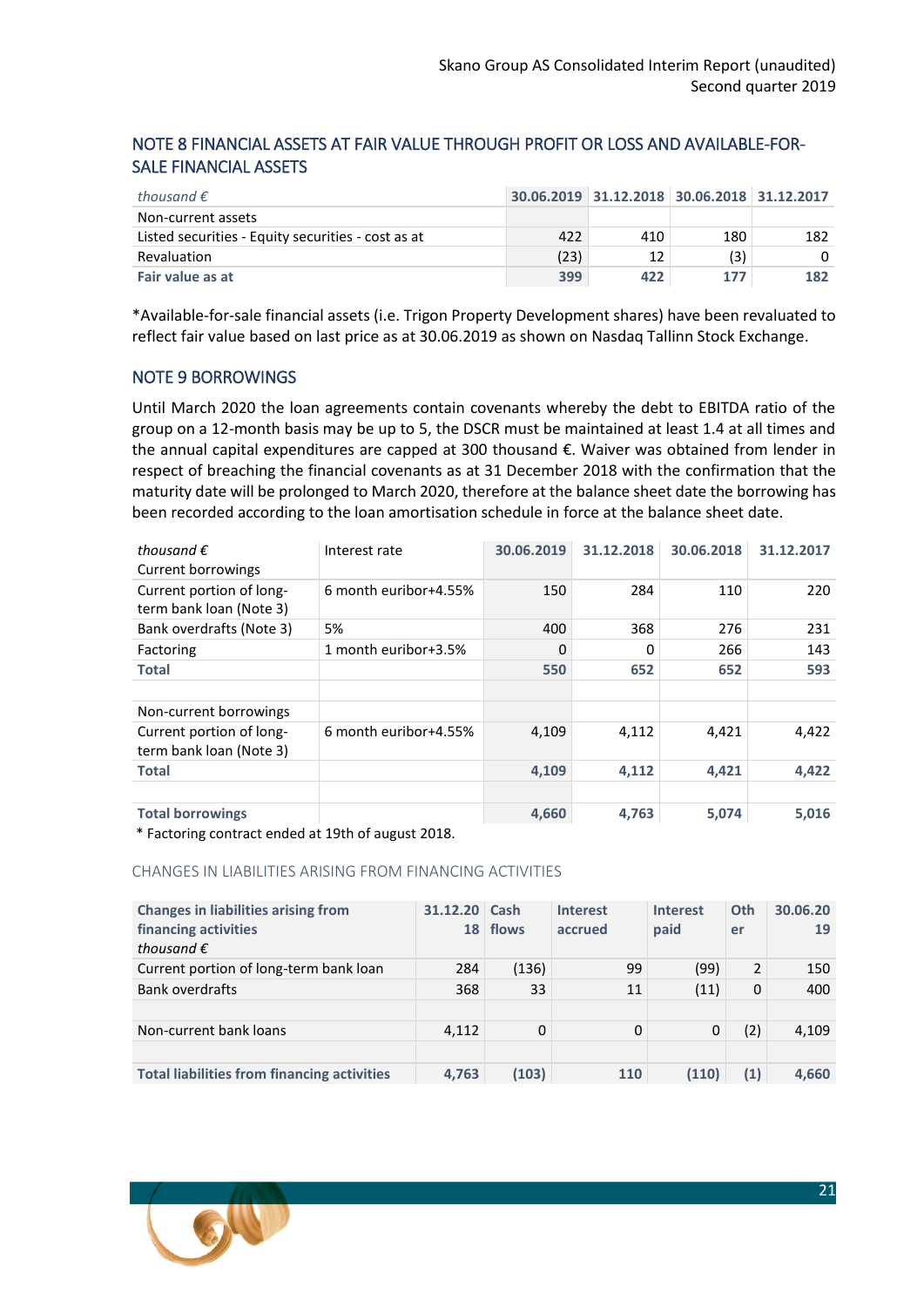#### CHANGES IN LIABILITIES ARISING FROM FINANCING ACTIVITIES

| <b>Changes in liabilities arising from</b><br>financing activities<br>thousand $\epsilon$ | 31.12.20<br>17 | Cash<br>flows | <b>Interest</b><br>accrued | <b>Interest</b><br>paid |     | Other).06.2018 |
|-------------------------------------------------------------------------------------------|----------------|---------------|----------------------------|-------------------------|-----|----------------|
| <b>Current portion of long-term bank loan</b>                                             | 220            | (110)         | 107                        | (107)                   | 0   | 110            |
| <b>Bank overdrafts</b>                                                                    | 231            | 46            | 4                          | (4)                     | (0) | 276            |
| <b>Factoring</b>                                                                          | 143            | 123           | 110                        | (110)                   | 0   | 266            |
|                                                                                           |                |               |                            |                         |     |                |
| <b>Non-current bank loans</b>                                                             | 4,422          | 0             | 0                          | 0                       | (1) | 4,421          |
|                                                                                           |                |               |                            |                         |     |                |
| <b>Total liabilities from financing activities</b>                                        | 5,016          | 59            | 221                        | (221)                   | (1) | 5,074          |

## <span id="page-21-0"></span>NOTE 10 PAYABLES AND PREPAYMENTS

| thousand $\epsilon$                              | 30.06.2019 | 31.12.2018 | 30.06.2018 | 31.12.2017 |
|--------------------------------------------------|------------|------------|------------|------------|
| Trade payables (Note 3)                          | 2,248      | 1,768      | 1,727      | 1,071      |
| Payables to employees                            | 236        | 223        | 239        | 225        |
| incl. accrued holiday pay reserve                | 47         | 53         | 65         | 65         |
|                                                  |            |            |            |            |
| Tax liabilities                                  | 239        | 257        | 313        | 281        |
| incl. social security and unemployment insurance | 155        | 147        | 122        | 122        |
| personal income tax                              | 63         | 61         | 123        | 123        |
| contribution to mandatory funded pension         | 6          | 6          | 7          | 7          |
| value added tax                                  | 5          | 51         | 72         | 72         |
| other taxes                                      | 9          | 16         | 9          | 9          |
| Prepayments received                             | 124        | 147        | 248        | 330        |
| Other payables (Note 3)                          | 28         | 23         | 49         | 48         |
| <b>TOTAL</b>                                     | 2,874      | 2,418      | 2,576      | 1,956      |

## <span id="page-21-1"></span>NOTE 11 PROVISIONS

| thousand $\epsilon$                    |     |
|----------------------------------------|-----|
| <b>Balance at 31.12.2017</b>           | 213 |
| incl. current portion of provision     | 13  |
| incl. non-current portion of provision | 200 |
| Movements 2018 6M:                     |     |
| Use of provision                       |     |
| Interest cost (Note 20)                | 6   |
| <b>Balance at 30.06.2018</b>           | 206 |
| incl. current portion of provision     | 6   |
| incl. non-current portion of provision | 200 |

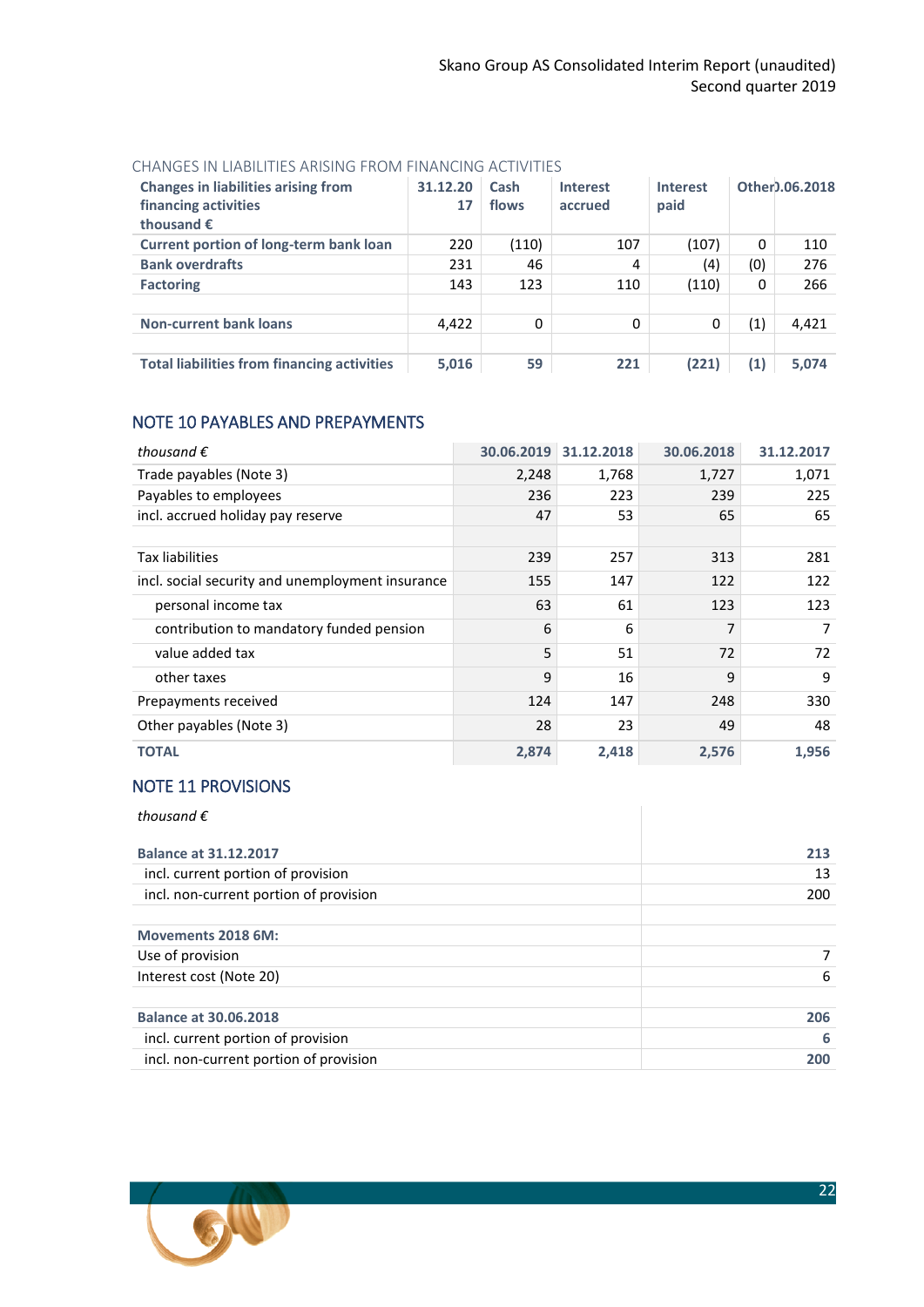| thousand $\epsilon$                    |     |
|----------------------------------------|-----|
| <b>Balance at 31.12.2018</b>           | 225 |
| incl. current portion of provision     | 15  |
| incl. non-current portion of provision | 210 |
|                                        |     |
| Movements 2019 6M:                     |     |
| Use of provision                       | 5   |
| Interest cost (Note 20)                | 4   |
|                                        |     |
| <b>Balance at 30.06.2019</b>           | 220 |
| incl. current portion of provision     | 10  |
| incl. non-current portion of provision | 210 |
|                                        |     |

Provisions are made in relation to the compensations for loss of working capacity of former employees after work accidents. The total amount of the provision has been estimated considering the number of persons receiving the compensation, extent of their disability, their former level of salary, level of pension payments and estimations of the remaining period of payments. At 31.12.2018 revaluation of provisions was done, and reserve of provisions was increased by € 25 thousand due to increased expected lifetime, increased pensions and change in discount rate.

## <span id="page-22-0"></span>NOTE 12 EQUITY

|                       | <b>Nominal value</b> | Number of shares   Share capital |                     |
|-----------------------|----------------------|----------------------------------|---------------------|
|                       | €                    | pcs                              | thousand $\epsilon$ |
| Balance at 30.06.2019 | 0.60                 | 4,499,061                        | 2,699               |
| Balance at 31.12.2018 | 0.60                 | 4,499,061                        | 2,699               |
| Balance at 30.06.2018 | 0.60                 | 4,499,061                        | 2,699               |
| Balance at 31.12.2017 | 0.60                 | 4,499,061                        | 2,699               |

The share capital of Skano Group AS totalled 2,699,436.60 euros that were made up of 4,499,061 shares with the nominal value of 0.60 euros each. The maximum share capital outlined in the Articles of Association is 10,797,744 euros. Each ordinary share grants its owner one vote in the General Meeting of Shareholders and the right to receive dividends.

As at 30.06.2019. the Group had 432 shareholders (30.06.2018: 455 shareholders) of which with more than 5% ownership interest were:

- Trigon Wood OÜ with 2,682,192 shares or 59.62% (30.06.2018: 59.62%)
- Gamma Holding Investment OÜ with 353,081 shares or 7,85% (30.06.2018: 7.57%)

The number of Skano Group AS shares owned by the members of the Management Board and Supervisory Board of Skano Group AS was as follows:

- Joakim Johan Helenius 20,000 shares (30.06.2018: 20.000 shares)
- Jan Peter Ingman 0 shares (30.06.2018: 0 shares)
- Trond Brekke 0 shares (30.06.2018: 0 shares)
- Sakari Wallin 0 shares (30.06.2018: 0 shares)
- Torfinn Losvik 0 shares (30.06.2018: 0 shares)

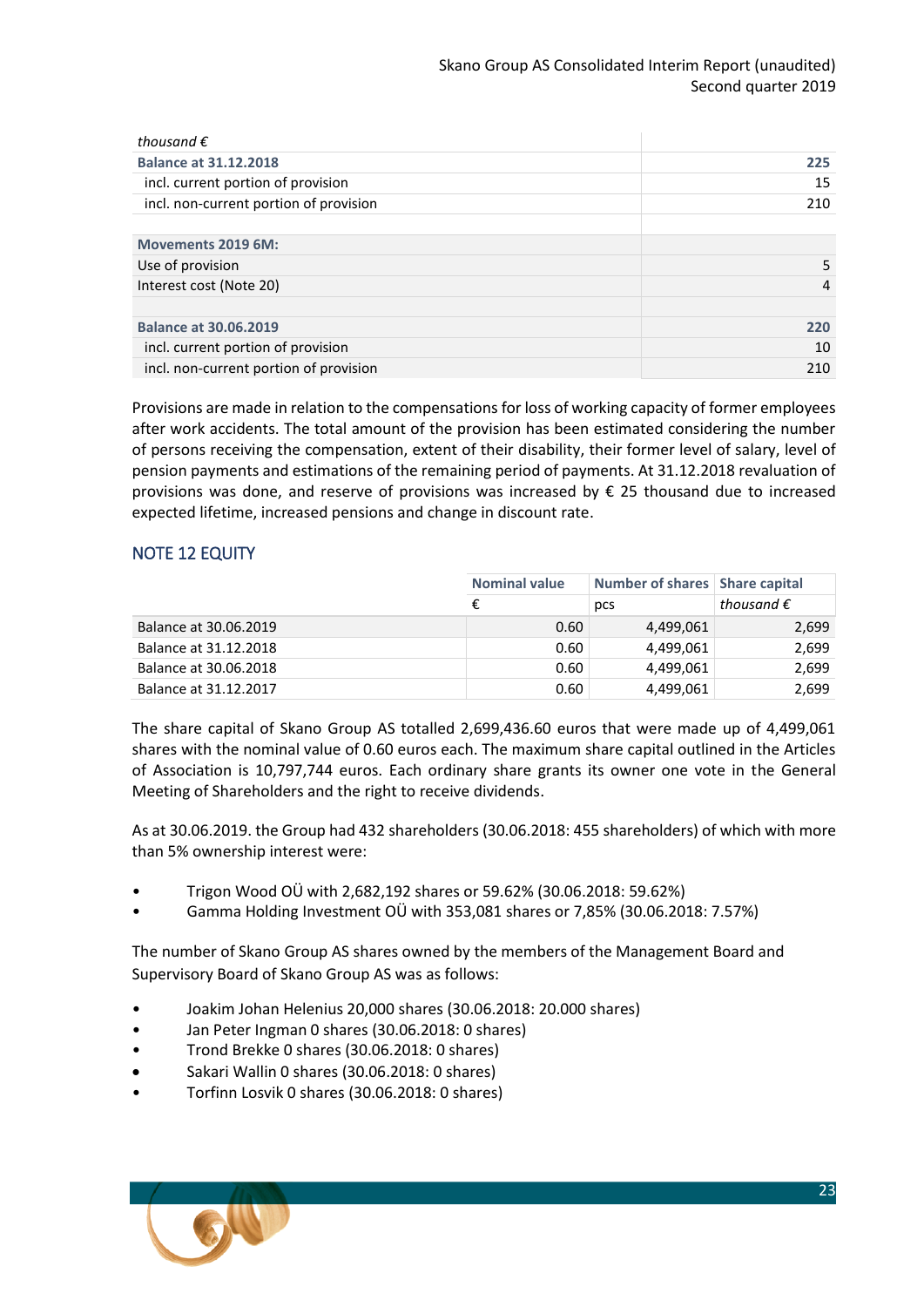Both Joakim Johan Helenius and Torfinn Losvik have indirect ownership through parent company OÜ Trigon Wood. Torfinn Losvik owns shares through Stetind OÜ in the amount of 44.206 shares (2018 0 shares).

As of 31.12.2017 Gregory Devine Grace had a share option agreement with the total amount of 33,333 share options. The share options where valid until 31.12.2018 with strike price of  $\epsilon$  1.10 per share. Since the Strike price was higher compared to the market price the option agreement was not used, thus the option reserve was released and accounted in retained earnings.

As of 30.06.2019 Torfinn Losvik has a share option agreement with up to maximum 300,000 share options, such share option agreement was signed 11 October 2017. The agreement stipulates as follow:

- Torfinn Losvik shall be entitled to use the issued option starting from the 37th (thirty-seventh) calendar month after issue of the option. He shall lose the right to use the share option if he leaves from the management board of Skano Group AS upon own initiative prior to the thirty-seventh calendar month after the issue of the option or if his board member contract is terminated upon the initiative of the supervisory board within 12 months after the issue of the option. He shall have the right to use the share option to the extent of 1/3 if his board member contract is terminated within 13-24 months after the issue of the option and to the extent of 2/3 if his or her board member contract is terminated within 25-36 months after the issue of the option.

- Torfinn Losvik shall not have the right to transfer the share options issued thereto.

- Up to 300 000 (three hundred thousand) shares of Skano Group AS shall be emitted to fulfil the conditions of the share option.

- The price of one share option is 0.506 EUR (calculated as the average closing price of the Skano Group shares for the last 60 trading days before the announcement of given AGM on 12.04.2017).

- The final term of the share programme is 31.12.2020. The specific schedule of the share programme and the procedure for sale shall be determined by the supervisory board.

- The pre-emptive right of shareholders to subscribe to new shares emitted to fulfil the conditions of the share option shall be precluded.

Based on Skano Group share historical volatility of 85% over past 4 years (2014-2017), the management has evaluated value of the call option of the option agreement to be of 77% compared to agreed strike price. As a result, a monthly reserve of € 3 thousand is accounted for the next 36 months starting from November 2017.

|                                                     | 30.06.2019 | 31.12.2018 | 30.06.2018 | 31.12.2017 |
|-----------------------------------------------------|------------|------------|------------|------------|
| Net profit (-loss) (in thousands of euros)          | (623)      | (891)      | (294)      | (127)      |
| Weighted average number of shares (units)           |            |            |            |            |
|                                                     | 4,499,061  | 4,499,061  | 4,499,061  | 4,499,061  |
| Basic earnings per share                            | (0.14)     | (0.20)     | (0.07)     | (0.03)     |
| Weighted average number of shares used for          | 4,630      | 4,630      | 4,630      | 4,521      |
| calculating the diluted earnings per shares (units) |            |            |            |            |
| Diluted earnings per share                          | (0.13)     | (0.19)     | (0.06)     | (0.03)     |
| Book value of share                                 | 0.51       | 0.83       | 0.64       | 0.00       |
| Price/earnings ratio (P/E)                          | (2.98)     | (1.81)     | (7.41)     | (21.74)    |
| Last price of the share of Skano Group AS on        | 0.41       | 0.36       | 0.49       | 0.62       |
| Tallinn Stock Exchange                              |            |            |            |            |

## <span id="page-23-0"></span>NOTE 13 EARNINGS PER SHARE

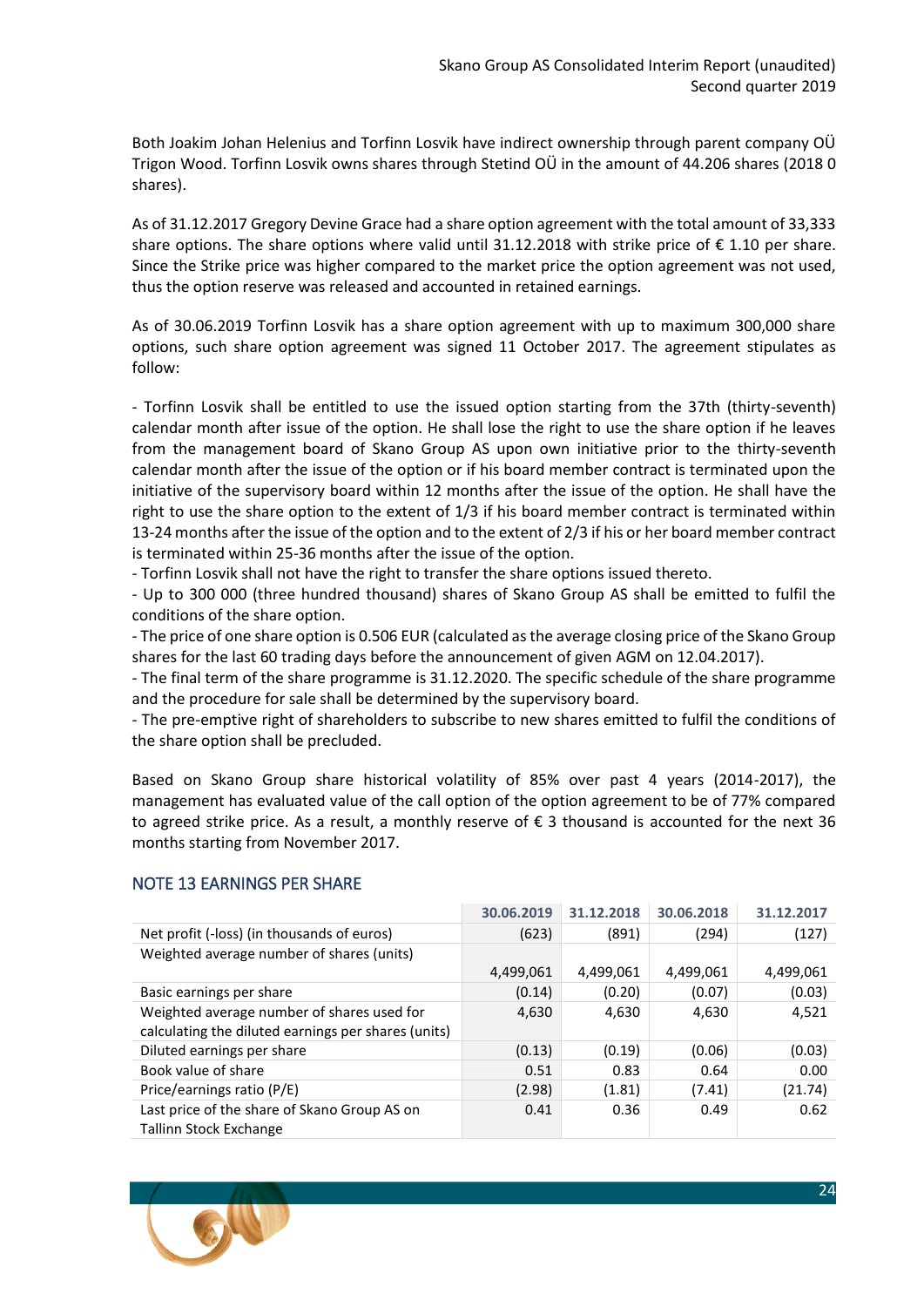|                                                                                                                                                     | 30.06.2019 | 31.12.2018 | 30.06.2018 | 31.12.2017 |
|-----------------------------------------------------------------------------------------------------------------------------------------------------|------------|------------|------------|------------|
| Weighted average number of shares used as the<br>denominator (units)                                                                                |            |            |            |            |
| Weighted average number of ordinary shares<br>used as the denominator in calculating basic<br>earnings per share                                    | 4,499,061  | 4,499,061  | 4,499,061  | 4,499,061  |
| Adjustments for calculation of diluted earnings<br>per share:                                                                                       |            |            |            |            |
| Share options (2018 program)                                                                                                                        | 131        | 131        | 131        | 22         |
| Weighted average number of ordinary shares<br>and potential ordinary shares used as the<br>denominator in calculating diluted earnings per<br>share | 4,629,641  | 4,629,641  | 4,629,641  | 4,520,824  |

Diluted earnings (loss) per share is calculated based on the net profit (loss) and the number of shares plus contingent shares corresponding with the Group`s option program started from 2015. Skano Group's share price on average has been lower than the exercise price of options granted to Gregory Devine Grace. The share options where valid until 31.12.2018 with strike price of € 1.10. Since the Strike price was higher compared to the market price the option agreement was not used, thus the option reserve was released and accounted in retained earnings.

The share of Skano Group AS has been listed on Tallinn Stock Exchange starting from 25.09.2007.

## <span id="page-24-0"></span>NOTE 14 SEGMENTS

Operating segments have been determined based on the reports reviewed by the Management Board that are used to make strategic decision. The Management Board considers the business based on the types of products and services as follows:

- Fibreboard manufacturing and sale (Skano Fibreboard OÜ and Suomen Tuulileijona Oy) manufacture general construction boards based on soft wood fibre boards and interior finishing boards in Pärnu and Püssi factories and wholesale of those boards.
- Furniture manufacturing and sale (Skano Furniture Factory OÜ) the production and wholesale of household furniture in the factory located in Pärnu.
- Furniture retail sale (Skano Furniture OÜ, SIA Skano, UAB Skano LT) retail sales of furniture in Estonia, Latvia and Lithuania.

The Management Board assesses the performance of operating segments based on operating profit and EBITDA as a primary measure. As a secondary measure, the Management Board also reviews net revenue.

All amounts provided to the Management Board are measured in a manner consistent with that of the financial statements. Inter-segment sales are carried out at arm's length.

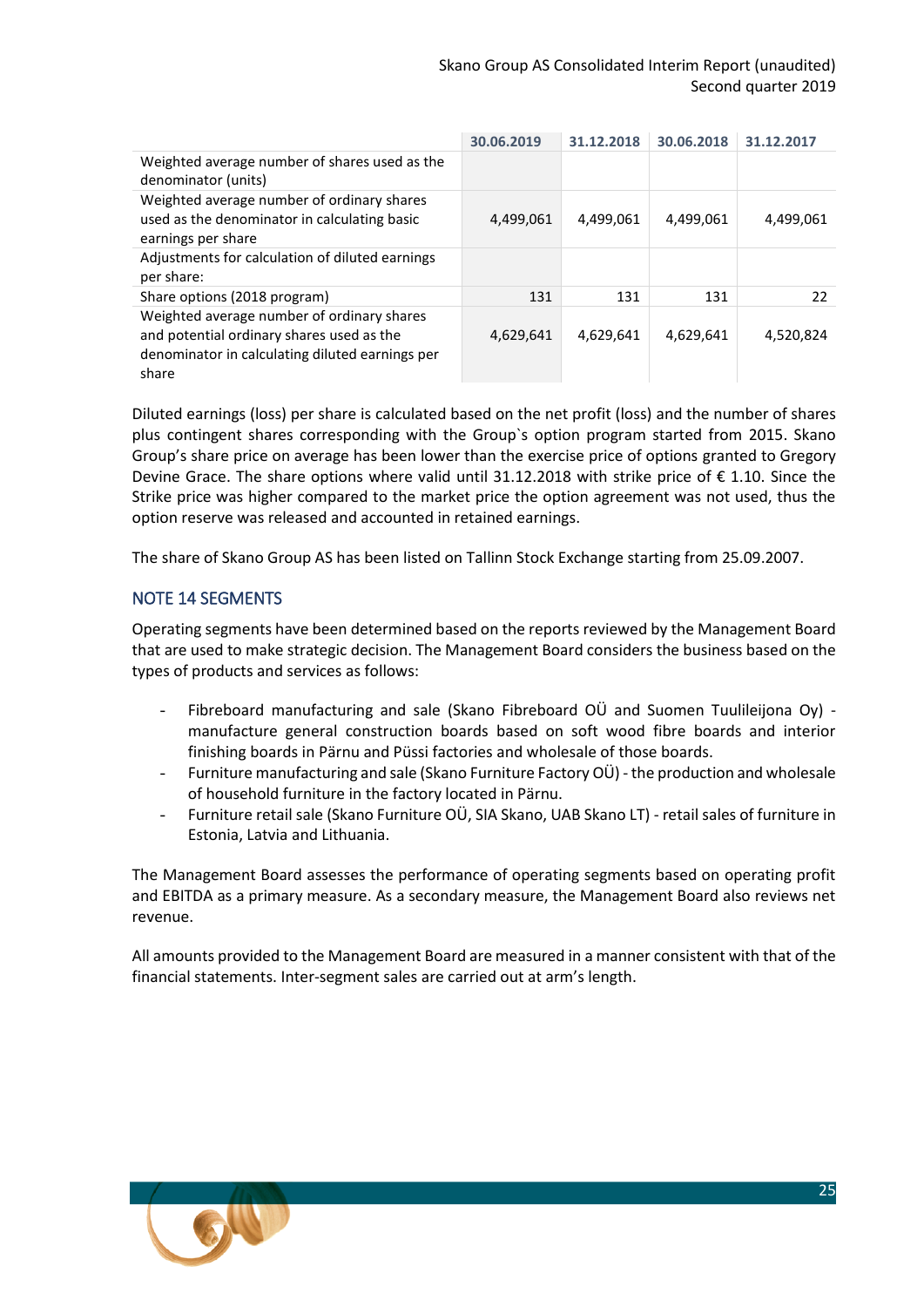| <b>6 months 2019</b><br>thousand €                   | <b>Fibreboard</b><br>manufacturing<br>and sale | <b>Furniture</b><br>manufacturing | <b>Furniture</b><br>retail<br>sale | Group's<br>general<br>expenses<br>and<br>eliminations | <b>SEGMENTS</b><br><b>TOTAL</b> |
|------------------------------------------------------|------------------------------------------------|-----------------------------------|------------------------------------|-------------------------------------------------------|---------------------------------|
| Revenue from external<br>customers                   | 5,903                                          | 953                               | 861                                | 0                                                     | 7,717                           |
| Inter-segment revenue                                | 0                                              | 397                               | 3                                  | (400)                                                 | $\bf{0}$                        |
| Operating profit/-loss                               | (266)                                          | (229)                             | (39)                               | 52                                                    | (482)                           |
| Amortisation/depreciation*<br>(Notes 6; 7)           | 258                                            | 66                                | $\mathbf{1}$                       | 14                                                    | 339                             |
| Segment assets                                       | 8,276                                          | 1,151                             | 411                                | 213                                                   | 10,051                          |
| Non-current assets of the<br>segment* (Note 5;6;7;8) | 5,834                                          | 110                               | 3                                  | 591                                                   | 6,538                           |
| Segment liabilities                                  | 6,750                                          | 999                               | 681                                | (677)                                                 | 7,753                           |
| Additions to non-current assets*<br>(Note 6;7)       | 34                                             | $\Omega$                          | $\Omega$                           | $\Omega$                                              | 34                              |
| Interest expenses (Note 20)                          | 100                                            | 13                                | $\Omega$                           | $\Omega$                                              | 113                             |
| <b>6 months 2018</b><br>thousand €                   | <b>Fibreboard</b><br>manufacturing<br>and sale | <b>Furniture</b><br>manufacturing | <b>Furniture</b><br>retail sale    | Group's<br>general<br>expenses<br>and<br>eliminations | <b>SEGMENTS</b><br><b>TOTAL</b> |
| Revenue from external customers                      | 5,676                                          | 1,223                             | 760                                | 0                                                     | 7,659                           |
| Inter-segment revenue                                | $\overline{2}$                                 | 355                               | $\mathbf{1}$                       | (359)                                                 | 0                               |
| Operating profit/-loss                               | (78)                                           | (44)                              | (31)                               | (8)                                                   | (160)                           |
| Amortisation/depreciation* (Notes<br>6; 7)           | 284                                            | 89                                | $\mathbf{1}$                       | 0                                                     | 373                             |
| Segment assets                                       | 8,994                                          | 2,542                             | 450                                | (654)                                                 | 11,331                          |
| Non-current assets of the segment*<br>(Note 5;6;7;8) | 6,099                                          | 1,077                             | 5                                  | (234)                                                 | 6,946                           |
| Segment liabilities                                  | 6,809                                          | 1,002                             | 646                                | (601)                                                 | 7,856                           |
| Additions to non-current assets*                     |                                                | 1                                 | 3                                  | 0                                                     | 18                              |
| (Note 6;7)<br>Interest expenses (Note 20)            | 14<br>104                                      | 19                                | 0                                  | 3                                                     | 126                             |

#### BUSINESS SEGMENTS:

#### BUSINESS SEGMENT BY THE GEOGRAPHICAL LOCATION OF CUSTOMERS:

| thousand $\epsilon$ |       | 6M 2019  |             |       |       | 6M 2018 |     |       |
|---------------------|-------|----------|-------------|-------|-------|---------|-----|-------|
| Finland             | 1,688 | 298      | $\mathbf 0$ | 1,986 | 2,054 | 448     | 0   | 2,502 |
| Estonia             | 720   | 5        | 621         | 1,346 | 704   | 10      | 466 | 1,180 |
| Russia              | 753   | 457      | 0           | 1,210 | 721   | 638     | 0   | 1,359 |
| Denmark             | 590   | 0        | 0           | 590   | 39    | 0       | 0   | 39    |
| Other EU            | 326   | 93       | 155         | 574   | 336   | 35      | 155 | 525   |
| Latvia              | 295   | 0        | 85          | 379   | 244   | 0       | 139 | 383   |
| Sweden              | 337   | 40       | 0           | 377   | 486   | 0       | 0   | 486   |
| Portugal            | 371   | 0        | 0           | 371   | 495   | 0       | 0   | 495   |
| Africa              | 298   | 0        | 0           | 298   | 75    | 0       | 0   | 75    |
| Asia                | 243   | $\Omega$ | 0           | 243   | 190   | 0       | 0   | 190   |
| Other               | 157   | 61       | 0           | 218   | 158   | 36      | 0   | 194   |
| Middle East         | 126   | 0        | 0           | 126   | 173   | 57      | 0   | 230   |
| <b>Grand Total</b>  | 5,903 | 953      | 861         | 7,717 | 5,676 | 1,223   | 760 | 7,659 |

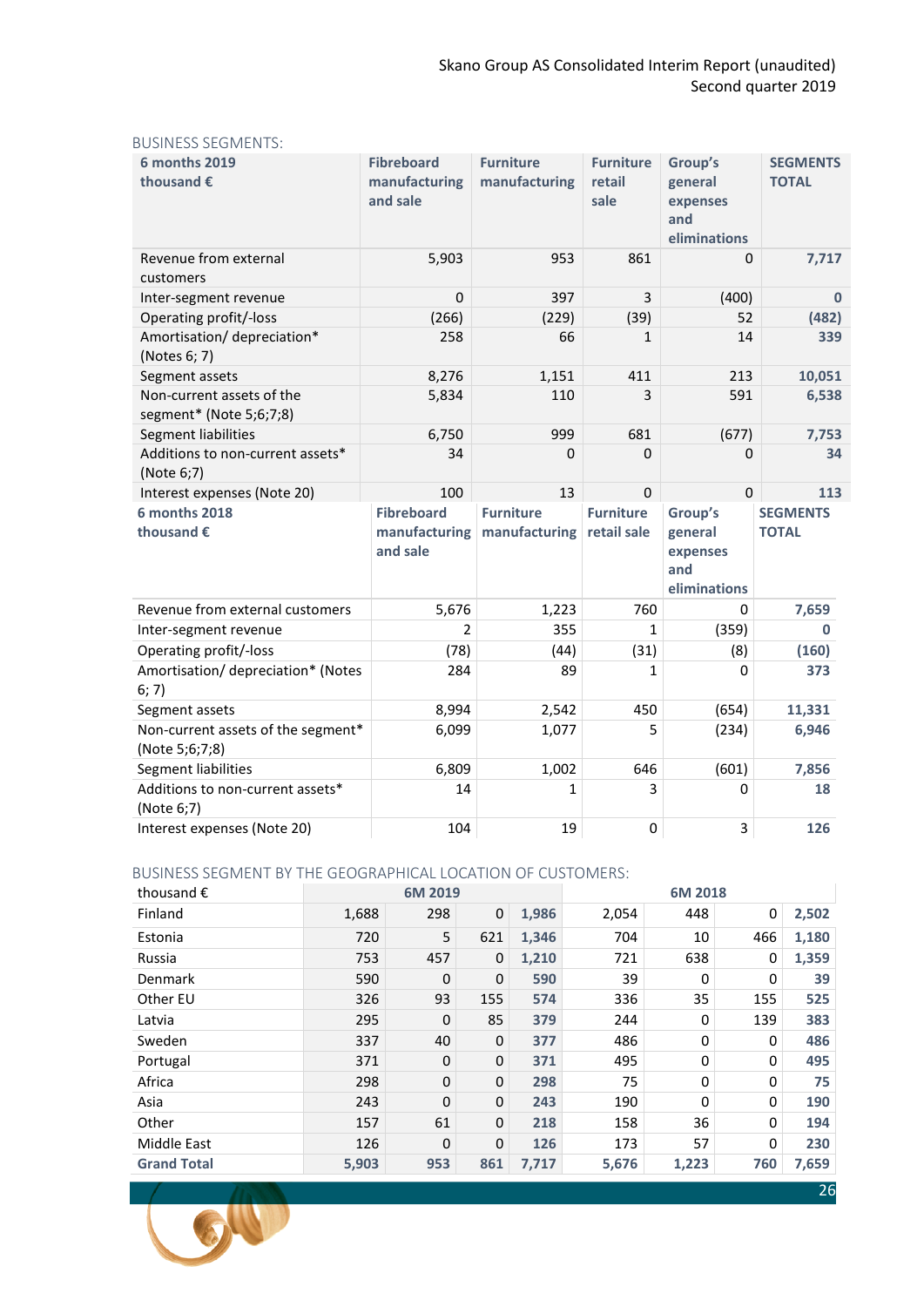## <span id="page-26-0"></span>NOTE 15 COST OF GOODS SOLD

| thousand $\epsilon$                                          | Q2 2019 | Q2 2018 | 6M 2019 | 6M 2018 |
|--------------------------------------------------------------|---------|---------|---------|---------|
| Raw materials and main materials                             | 1,260   | 1,381   | 2,392   | 2,737   |
| Electricity and heat                                         | 800     | 783     | 1,657   | 1,637   |
| Labour expenses (Note 18)                                    | 727     | 726     | 1,433   | 1,433   |
| Depreciation (Note 6;7)                                      | 147     | 181     | 322     | 370     |
| Purchased goods                                              | 156     | 137     | 333     | 295     |
| Change in balances of finished goods and work in<br>progress | 222     | (153)   | 566     | (282)   |
| Other expenses                                               | 117     | 127     | 208     | 284     |
| <b>TOTAL</b>                                                 | 3,428   | 3,183   | 6,909   | 6,474   |

## <span id="page-26-1"></span>NOTE 16 DISTRIBUTION COSTS

| thousand $\epsilon$       | Q2 2019  | Q2 2018 | 6M 2019 | 6M 2018 |
|---------------------------|----------|---------|---------|---------|
| Transportation expenses   | 274      | 280     | 504     | 518     |
| Labour expenses (Note 18) | 90       | 94      | 177     | 182     |
| <b>Operating Lease</b>    | 73       | 70      | 264     | 300     |
| Marketing expense         | 20       | 54      | 41      | 65      |
| <b>Commission fees</b>    | 15       | 25      | 25      | 57      |
| Depreciation (Note 6;7)   | $\Omega$ | 0       |         | 0       |
| Other expenses            | 16       | 4       | (95)    | (139)   |
| <b>TOTAL</b>              | 488      | 528     | 916     | 982     |

## <span id="page-26-2"></span>NOTE 17 ADMINISTRATIVE AND GENERAL EXPENSES

| thousand $\epsilon$       | Q2 2019 | Q2 2018 | 6M 2019 | 6M 2018 |
|---------------------------|---------|---------|---------|---------|
| Labour expenses (Note 18) | 117     | 106     | 223     | 210     |
| <b>Purchased services</b> | 14      | 14      | 41      | 53      |
| Office supplies           |         |         | 4       | 6       |
| <b>Operating Lease</b>    |         | 6       | 6       |         |
| Depreciation (Note 6;7)   | 15      |         | 16      | 3       |
| Other expenses            | 11      | 15      | 29      | 19      |
| <b>TOTAL</b>              | 160     | 144     | 320     | 298     |

## <span id="page-26-3"></span>NOTE 18 LABOUR EXPENSES

| thousand $\epsilon$                           | Q2 2019 | Q2 2018 | 6M 2019 | 6M 2018 |
|-----------------------------------------------|---------|---------|---------|---------|
| Wages and salaries                            | 707     | 702     | 1,391   | 1,382   |
| Social security and unemployment<br>insurance | 226     | 225     | 442     | 443     |
| Fringe benefits paid to employees             |         | 9       | 16      | 17      |
| <b>TOTAL</b>                                  | 940     | 936     | 1,848   | 1,842   |

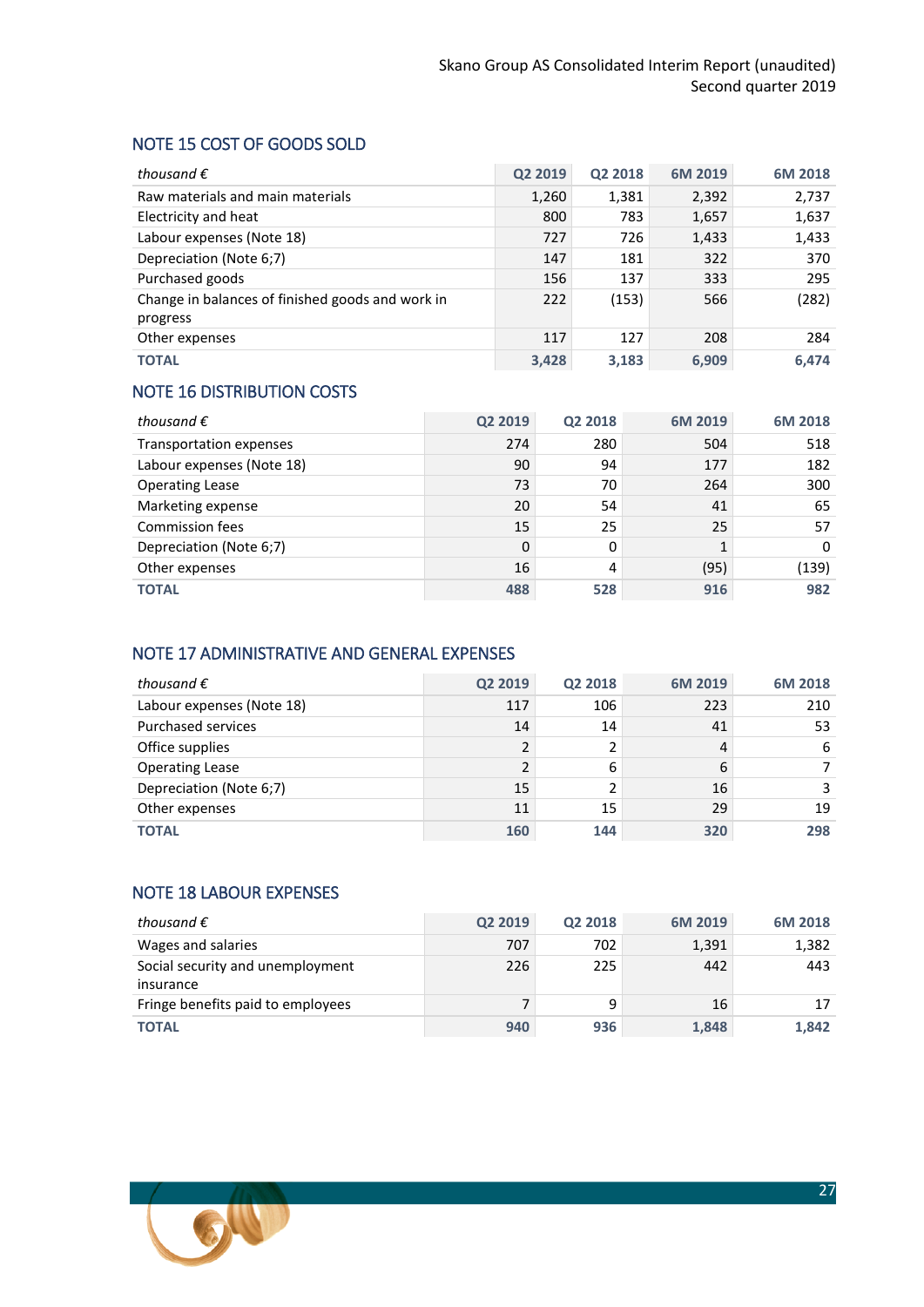## <span id="page-27-0"></span>NOTE 19 OTHER OPERATING INCOME AND EXPENSES

#### OTHER OPERATING INCOME

| thousand $\epsilon$              | Q2 2019 | Q2 2018 | 6M 2019 | 6M 2018 |
|----------------------------------|---------|---------|---------|---------|
| Compensation from insurance      | 0       | 0       | 22      | 0       |
| Profit from sale of fixed assets | 4       | 0       | 4       | 0       |
| Other operating income           | 0       | 9       | 0       | 10      |
| <b>TOTAL</b>                     | 4       | 9       | 26      | 12      |
| OTHER OPERATING EXPENSES         |         |         |         |         |
| thousand $\epsilon$              | Q2 2019 | Q2 2018 | 6M 2019 | 6M 2018 |
| Contract fees                    | 0       | 42      | 0       | 51      |
| Sales bonuses                    | 9       | 5       | 17      | 11      |
| Reclamations                     | 5       | 0       | 6       | 2       |
| Commission, factoring fees       | 0       | 1       | 2       | 2       |
| Membership fees                  | 3       |         | 4       | 2       |
| Insurance                        | 0       | 0       | 5       | 1       |
| Penalties paid                   | 28      | 0       | 46      | 0       |
| Loss from sales of fixed assets  | 1       | 0       | 1       | 0       |
| Other costs                      | 0       | 0       | 0       | 8       |
| <b>TOTAL</b>                     | 46      | 49      | 81      | 78      |

## <span id="page-27-1"></span>NOTE 20 FINANCIAL INCOME AND EXPENSES

| thousand $\epsilon$                                            | Q2 2019        | Q2 2018 | 6M 2019 | 6M 2018 |
|----------------------------------------------------------------|----------------|---------|---------|---------|
| Financial income:                                              |                |         |         |         |
| Other financial income                                         | (0)            | 0       | 0       |         |
| <b>Total financial income</b>                                  | (0)            |         |         |         |
|                                                                |                |         |         |         |
| Financial cost                                                 |                |         |         |         |
| Interest expenses                                              | 56             | 64      | 113     | 126     |
| including interest expenses related to<br>provisions (Note 13) | $\overline{2}$ | 2       | 6       | 6       |
| Other finance cost                                             | 14             | 5       | 28      | 10      |
| <b>Total financial cost</b>                                    | 70             | 69      | 141     | 135     |

## <span id="page-27-2"></span>NOTE 21 RELATED PARTIES

The following parties are considered to be related parties:

- Parent company OÜ Trigon Wood and owners of the parent company;
- Other entities in the same consolidation group;
- Members of the Management, the Management Board and the Supervisory Board of Skano Group AS and their close relatives;
- Entities under the control of the members of the Management Board and Supervisory Board;
- Individuals with significant ownership unless these individuals lack the opportunity to exert significant influence over the business decisions of the Group.

As of 30 June 2019, the largest shareholder of OÜ Trigon Wood and the entities with significant influence over the Group are: AS Trigon Capital (46%) and Stetind OÜ (47%). The owner of Stetind OÜ is Torfinn Losvik and the owner of AS Trigon Capital is Joakim Helenius.